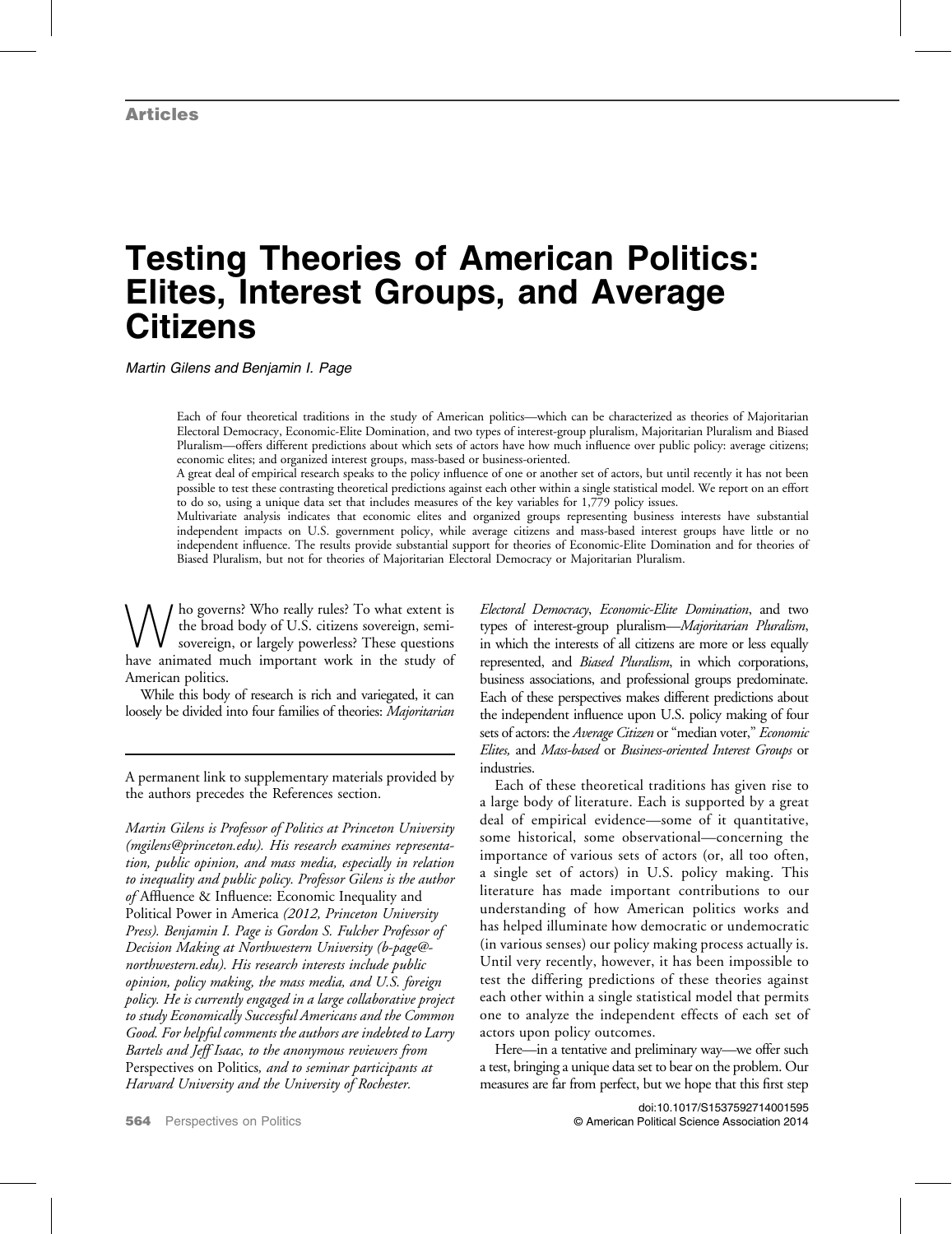will help inspire further research into what we see as some of the most fundamental questions about American politics.

The central point that emerges from our research is that economic elites and organized groups representing business interests have substantial independent impacts on U.S. government policy, while mass-based interest groups and average citizens have little or no independent influence. Our results provide substantial support for theories of Economic-Elite Domination and for theories of Biased Pluralism, but not for theories of Majoritarian Electoral Democracy or Majoritarian Pluralism.

In what follows, we briefly review the four theoretical traditions that form the framework for our analyses and highlight some of the most prominent empirical research associated with each. We then describe our data and measures and present our results. We conclude by discussing the implications of our work for understanding American democracy and by identifying some of the directions for future research that our findings suggest.

## Four Theoretical Traditions

Each of the four theoretical traditions we are addressing has produced a body of literature much too vast to review in detail here. We can only allude to a few central pieces of work in each tradition. And we must acknowledge that a particular scholar's work does not always fall neatly into a single category. Some scholars work across—or independently of—our theoretical categories, embracing multiple influences and complex processes of policy making. Here we focus on ideal types of theory, for the purpose of outlining certain distinctive predictions that those types of theory tend to make. Given the nature of our data, we focus on the societal sources of influence that these theories posit, rather than on the *mechanisms* of influence that they discuss.

#### Majoritarian Electoral Democracy

Theories of majoritarian electoral democracy, as positive or empirical theories, attribute U.S. government policies chiefly to the collective will of average citizens, who are seen as empowered by democratic elections. Such thinking goes back at least to Tocqueville, who (during the Jacksonian era) saw American majorities as "omnipotent"—particularly at the state level—and worried about "tyranny of the majority." <sup>1</sup> It is encapsulated in Abraham Lincoln's reference to government "of the people, by the people, for the people," and was labeled by Robert Dahl "populistic democracy." 2

An important modern incarnation of this tradition is found in rational choice theories of electoral democracy, in which vote-seeking parties or candidates in a two-party system tend to converge at the mid-point of citizens' policy preferences. If preferences are jointly single-peaked so that they can be arrayed along a single dimension, the "median voter theorem"—posited verbally by Harold Hotelling, proved by Duncan Black, and popularized by Anthony

Downs in his *Economic Theory of Democracy*—states that two vote-seeking parties will both take the same position, at the center of the distribution of voters' most-preferred positions. Under the relevant assumptions, public policy that fits the preferences of the median voter is not only the empirically-predicted equilibrium result of two-party electoral competition; as the "Condorcet winner" it also has the normative property of being the "most democratic" policy, in the sense that it would be preferred to any alternative policy in head-to-head majority-rule voting by all citizens.<sup>3</sup>

Subsequent "chaos" results by social choice theorists, starting with Kenneth Arrow, have indicated that the median voter prediction follows logically only for unidimensional politics. If citizens' preference orderings are not unidimensional and are sufficiently diverse, majority rule—hence also two-party electoral competition—might not lead to any equilibrium outcome at all. $4$  It is important to note, however, that what *might* theoretically happen will not necessarily ever happen in practice. Real-world outcomes depend upon how institutions are organized and how preferences are actually configured.

Despite the "chaos" results, and despite many criticisms of the median-voter theorem as simplistic and empirically inapplicable or wrong,<sup>5</sup> a good many scholars—probably more economists than political scientists among them still cling to the idea that the policy preferences of the median voter tend to drive policy outputs from the U.S. political system. A fair amount of empirical evidence has been adduced—by Alan Monroe; Benjamin Page and Robert Shapiro; Robert Erikson, Michael MacKuen, and James Stimson (authors of the very influential Macro *Polity*); and others—that seems to support the notion that the median voter determines the results of much or most policy making. This evidence indicates that U.S. federal government policy is consistent with majority preferences roughly two-thirds of the time; that public policy changes in the same direction as collective preferences a similar two-thirds of the time; that the liberalism or conservatism of citizens is closely associated with the liberalism or conservatism of policy across states; and that fluctuations in the liberal or conservative "mood" of the public are strongly associated with changes in the liberalism or conservatism of policy in all three branches of government.<sup>6</sup>

The fly in the ointment is that none of this evidence allows for, or explicitly assesses, the impact of such variables as the preferences of wealthy individuals, or the preferences and actions of organized interest groups, which may independently influence public policy while perhaps being positively associated with public opinion thereby producing a spurious statistical relationship between opinion and policy.

Recent research by Larry Bartels and by one of the present authors (Gilens), which explicitly brings the preferences of "affluent" Americans into the analysis along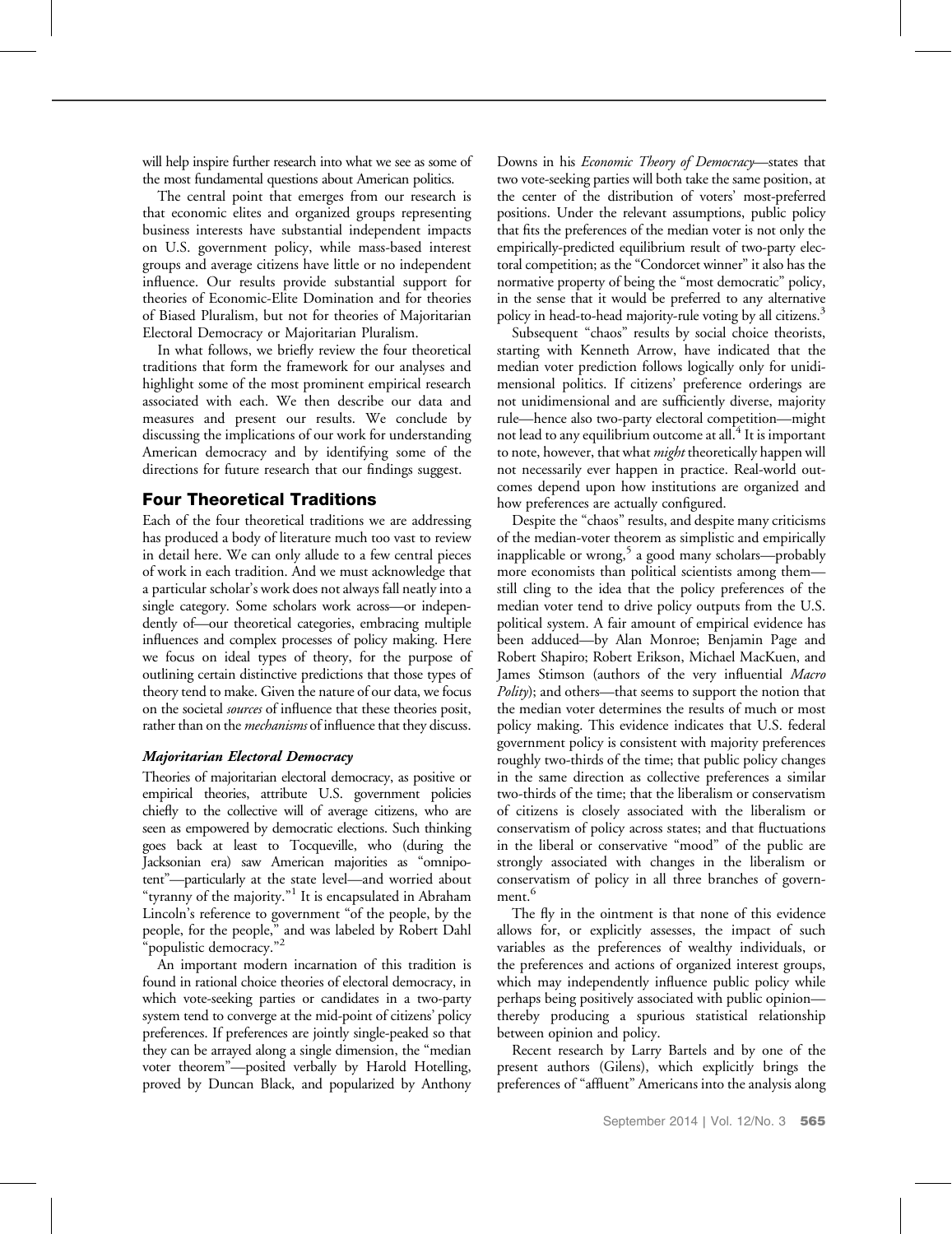with the preferences of those lower in the income distribution, indicates that the apparent connection between public policy and the preferences of the average citizen may indeed be largely or entirely spurious.<sup>7</sup>

The "electoral reward and punishment" version of democratic control through elections—in which voters retrospectively judge how well the results of government policy have satisfied their basic interests and values, and politicians enact policies in anticipation of judgments that they expect will later be made by what V.O. Key, Jr., called "latent" public opinion—might be thought to offer a different prediction: that policy will tend to satisfy citizens' underlying needs and values, rather than corresponding with their current policy preferences.<sup>8</sup> We cannot test this prediction because we do not have—and cannot easily imagine how to obtain—good data on individuals' deep, underlying interests or values, as opposed to their expressed policy preferences. But the evidence that collective policy preferences are generally rather stable over time suggests that expressed collective policy preferences may not often diverge markedly from subsequently manifested "latent" preferences. They may do so only under special circumstances, such as economic recessions or disastrous wars.<sup>9</sup> If so, the electoral-rewardand-punishment type of democratic theory, too, predicts that most of the time public policy will respond to the current policy preferences of the average citizen.

#### Economic-Elite Domination

A quite different theoretical tradition argues that U.S. policy making is dominated by individuals who have substantial economic resources, i.e., high levels of income or wealth—including, but not limited to, ownership of business firms.

Not all "elite theories" share this focus. Some emphasize social status or institutional position—such as the occupancy of key managerial roles in corporations, or top-level positions in political parties, in the executive, legislative, or judicial branches of government, or in the highest ranks of the military. Some elite theories postulate an amalgam of elites, defined by combinations of social status, economic resources, and institutional positions, who achieve a degree of unity through common backgrounds, coinciding interests, and social interactions.

For example, C. Wright Mills' important book, The Power Elite, offers a rather nuanced account of how U.S. social, economic, political, and military elites have historically alternated in different configurations of dominance. Mills noted that his elites derived in substantial proportions from the upper classes, including the very rich and corporate executives, but their elite status was not defined by their wealth.<sup>10</sup> Our focus here is on theories that emphasize the policy-making importance of *economic* elites.

Analyses of U.S. politics centered on economic elites go back at least to Charles Beard, who maintained that a chief aim of the framers of the U.S. Constitution was to protect private property, favoring the economic interests of wealthy merchants and plantation owners rather than the interests of the then-majority small farmers, laborers, and craft workers. A landmark work in this tradition is G. William Domhoff 's detailed account of how elites (working through foundations, think-tanks, and an "opinionshaping apparatus," as well as through the lobbyists and politicians they finance) may dominate key issues in U.S. policy making despite the existence of democratic elections. Philip A. Burch has exhaustively chronicled the economic backgrounds of federal government officials through American history. Thomas Ferguson's analysis of the political importance of"major investors" might be seen as a theory of economic elites. Most recently, Jeffrey Winters has posited a comparative theory of "Oligarchy," in which the wealthiest citizens—even in a "civil oligarchy" like the United States—dominate policy concerning crucial issues of wealth and income protection.<sup>11</sup>

Our third and fourth theoretical traditions posit that public policy generally reflects the outcome of struggle among organized interest groups and business firms.<sup>12</sup>

#### Majoritarian Pluralism

The roots of what we can characterize as theories of "majoritarian" interest-group pluralism go back to James Madison's Federalist Paper No. 10, which analyzed politics in terms of "factions"—a somewhat fuzzy concept that apparently encompassed political parties and even popular majorities, as well as what we would today consider organized interest groups, business firms, and industrial sectors. Madison argued that struggles among the diverse factions that would be found in an extensive republic would lead to policies more or less representative of the needs and interests of the citizenry as a whole—or at least would tend to defeat"tyrannical" policies, including the much-feared issuance of inflationary paper money that might cater to local majority factions of farmerdebtors but would be costly to merchant creditors.<sup>13</sup>

In the twentieth century, Arthur Bentley's The Process of Government and then David Truman's monumental The Governmental Process put groups at the center of political analysis, laying out a detailed picture of how organized interest groups might get their way. Truman offered a comprehensive and still-interesting catalogue of lobbying techniques and other methods of group influence. He also added an ingenious gloss to Madison that tends to increase both the plausibility and the normative appeal of majoritarian interest-group pluralism: the assertion that *all* interests have at least a minimum of influence in group-dominated policy making, because policy makers must (in order to avoid subsequent punishment) heed all "potential" groups that would form if their interests were trampled upon.<sup>14</sup>

Robert Dahl's analysis of New Haven city politics was Madisonian or Truman-like in its insistence that many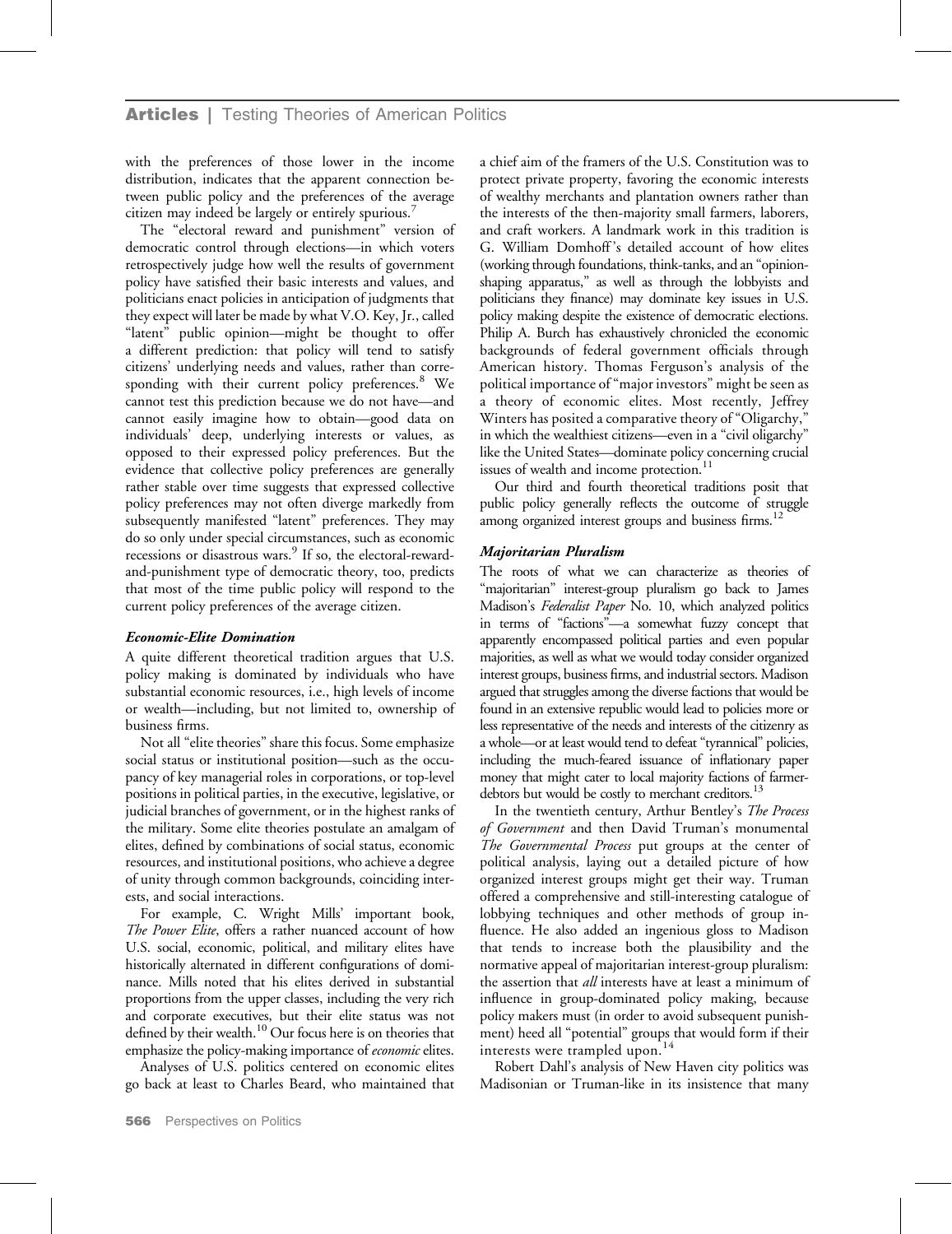(all?) diverse interests were represented, though Dahl focused as much on active members of the general public as on organized groups. Dahl's analyses of American politics in terms of "polyarchy" or "pluralist democracy" also come close to our ideal type of majoritarian pluralist theory, since they imply that the wants or needs of the average citizen tend to be reasonably well served by the outcomes of interest-group struggle. Several contemporary analysts of interest-group politics likewise appear to accept (at least implicitly) a picture of group struggle that results in more or less majoritarian results.<sup>15</sup>

A major challenge to majoritarian pluralist theories, however, is posed by Mancur Olson's argument that collective action by large, dispersed sets of individuals with individually small but collectively large interests tends to be prevented by the "free rider" problem. Barring special circumstances (selective incentives, byproducts, coercion), individuals who would benefit from collective action may have no incentive to personally form or join an organized group. If everyone thinks this way and lets George do it, the job is not likely to get done. This reasoning suggests that Truman's "potential groups" may in fact be unlikely to form, even if millions of peoples' interests are neglected or harmed by government. Aware of the collective action problem, officials may feel free to ignore much of the population and act against the interests of the average citizen.16

#### Biased Pluralism

Olson's argument points toward an important variant line of thinking within the pluralist tradition: theories of "biased" pluralism, which posit struggles among an unrepresentative universe of interest groups—characterized by E.E. Schattschneider as a heavenly chorus with an "upper-class accent," and more recently dubbed by Kay Lehman Schlozman, Sidney Verba, and Henry Brady an "unheavenly chorus." Theories of biased pluralism generally argue that both the thrust of interest-group conflict and the public policies that result tend to tilt toward the wishes of corporations and business and professional associations.<sup>17</sup>

Schattschneider suggested that policy outcomes vary with the "scope of conflict": for example, that businessoriented interest groups tend to prevail over ordinary citizens when the scope is narrow and visibility is low. Grant McConnell added the idea that the actual "constituencies" of policy implementers can consist of powerful groups. George Stigler (articulating what some economists have scorned as "Chicago Marxism") analyzed the politics of regulation in terms of biased pluralism: the capture of regulators by the regulated. Charles Lindblom outlined a number of ways—including the "privileged position" of business—in which business firms and their associations influence public policy. Thomas Ferguson has posited an "investment theory" of politics in which "major

investors"—especially representatives of particular industrial sectors—fund political parties in order to get policies that suit their economic interests. Fred Block's "neo-Polanyian" analysis emphasizes groups. Jacob Hacker and Paul Pierson's analysis of "winner-take-all-politics," which emphasizes the power of the finance industry, can be seen as a recent contribution to the literature of biased pluralism.18

Marxist and neo-Marxist theories of the capitalist state hold that economic *classes*—and particularly the bourgeoisie, the owners of the means of production—dominate policy making and cause the state to serve their material interests. As the Communist Manifesto put it, "The bourgeoisie has . . . conquered for itself, in the modern representative State, exclusive political sway. The executive of the modern State is but a committee for managing the common affairs of the whole bourgeoisie."<sup>19</sup> We cannot precisely test the predictions of such theories, because we lack good measures of policy preferences by economic class. (In Marxist theory, neither income nor wealth accurately signals class position.) We can note, however, that certain "instrumentalist" Marxist theories, including the important version put forth by Ralph Miliband, make predictions resembling those of theories of Biased Pluralism: that interest groups and corporations representing "large scale business" tend to prevail.<sup>20</sup>

As to empirical evidence concerning interest groups, it is well established that organized groups regularly lobby and fraternize with public officials, move through revolving doors between public and private employment, provide self-serving information to officials, draft legislation, and spend a great deal of money on election campaigns.<sup>21</sup> Moreover, in harmony with theories of biased pluralism, the evidence clearly indicates that most interest groups and lobbyists represent business firms or professionals. Relatively few represent the poor or even the economic interests of ordinary workers, particularly now that the U.S. labor movement has become so weak.<sup>22</sup>

But do interest groups actually influence policy? Numerous case studies have detailed instances in which all but the most dedicated skeptic is likely to perceive interest-group influence at work. A leading classic remains Schattschneider's analysis of the 1928 enactment of the Smoot-Hawley tariff, an astounding orgy of porkbarrel politics.<sup>23</sup> Still, many quantitatively-oriented political scientists seem to ignore or dismiss such non-quantitative evidence. There have also been some efforts (particularly during the Cold War era, when unflattering depictions of U.S. politics may have been thought unpatriotic) to demonstrate that interest groups have no influence on policy at all. Raymond Bauer, Ithiel Pool, and Lewis Anthony Dexter argued that business had little or no effect on the renewal of reciprocal trade authority. Lester Milbrath, having conducted interviews with lobbyists and members of Congress, rated lobbyists' influence as very low.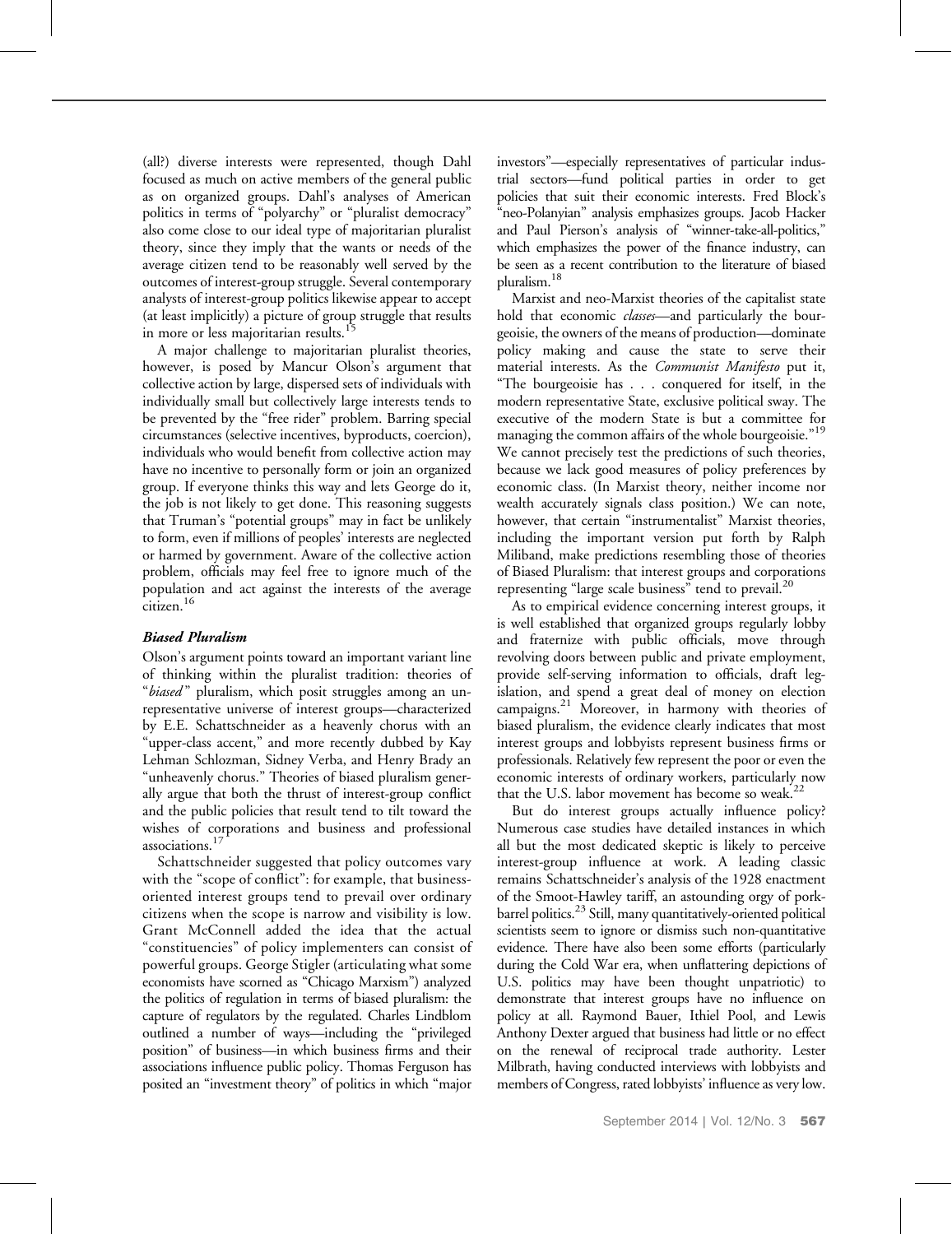More recently, Fred McChesney has made the ingenious argument that campaign contributions from interest groups may not represent quid pro quo bribery attempts by groups, but instead result from extortion by politicians who threaten to harm the groups' interests.<sup>24</sup>

Very few studies have offered quantitative evidence concerning the impact of interest groups based on a number of different public policies. Important exceptions include the work of Mark Smith and that of Frank Baumgartner, Jeffrey Berry, Marie Hojnacki, David Kimball, and Beth Leech.<sup>25</sup>

Mark Smith examined 2,364 "business unity" issues over a period of four decades—on which the U.S. Chamber of Commerce (arguably a reasonable proxy for business groups as a whole, on this particular set of issues where most businesses agreed) took a public stand for or against. He then calculated six measures of the Chamber's annual rate of "success" at getting the action or inaction it favored from Congress.26 The Chamber's average success rate in terms of proportion of bills enacted or defeated appears to have been fairly high, $27$  but Smith did not argue that such success necessarily demonstrates influence. (A batting-average approach to influence would have to assume that standtaking is unrelated to expectations of success. Further, in order to gauge business's independent impact and avoid spurious results, data on stands taken by other actors would need to be included as well.) Instead, Smith devoted most of his effort to analyzing the over-time correlates of high or low success, such as variations in the public "mood" and in the partisan composition of Congress.

Frank Baumgartner and his colleagues, in their meticulous examination of 98 cases of congressional policy making in which interest groups were active, investigated whether the magnitude of group resources that were deployed was related to outcomes across those cases. In their multivariate analyses, Baumgartner et al. found a modest tendency for policy outcomes to favor the side that enjoyed greater resources (PAC contributions, lobbying expenditures, membership size, etc.).<sup>28</sup>

Prior to the availability of the data set that we analyze here, no one we are aware of has succeeded at assessing interest-group influence over a comprehensive set of issues, while taking into account the impact of either the public at large or economic elites—let alone analyzing all three types of potential influences simultaneously.

## Testing Theoretical Predictions

What makes possible an empirical effort of this sort is the existence of a unique data set, compiled over many years by one of us (Gilens) for a different but related purpose: for estimating the influence upon public policy of "affluent" citizens, poor citizens, and those in the middle of the income distribution.

Gilens and a small army of research assistants<sup>29</sup> gathered data on a large, diverse set of policy cases:

1,779 instances between 1981 and 2002 in which a national survey of the general public asked a favor/ oppose question about a proposed policy change. A total of 1,923 cases met four criteria: dichotomous pro/con responses, specificity about policy, relevance to federal government decisions, and categorical rather than conditional phrasing. Of those 1,923 original cases, 1,779 cases also met the criteria of providing income breakdowns for respondents, not involving a Constitutional amendment or a Supreme Court ruling (which might entail a quite different policy-making process), and involving a clear, as opposed to partial or ambiguous, actual presence or absence of policy change. These 1,779 cases do not constitute a sample from the universe of all possible policy alternatives (this is hardly conceivable), but we see them as particularly relevant to assessing the public's influence on policy. The included policies are not restricted to the narrow Washington "policy agenda." At the same time—since they were seen as worth asking poll questions about—they tend to concern matters of relatively high salience, about which it is plausible that average citizens may have real opinions and may exert some political influence.<sup>3</sup>

For each case, Gilens used the original survey data to assess responses by income level. In order to cope with varying income categories across surveys, he employed a quadratic logistic regression technique to estimate the opinions of respondents at the tenth income percentile (quite poor), the fiftieth percentile (median), and the ninetieth percentile (fairly affluent). $31$ 

Here we use these policy preference data to measure imperfectly, but, we believe, satisfactorily—two independent variables posited as major influences upon policy making in the theoretical traditions discussed above.

Policy preferences at the fiftieth income percentile that is, the preferences of the *median-income* survey respondent—work quite well as measures of the preferences of the average citizen (or, more precisely, the median non-institutionalized adult American), which are central to theories of Majoritarian Electoral Democracy.<sup>32</sup> In all cases in which the relationship between income and preferences is monotonic, and in all cases in which there is no systematic relationship at all between the two, the preferences of the median-income respondent are identical to those of the median-preference respondent. In the remaining cases the two are very close to each other. $33$ 

We believe that the preferences of "affluent" Americans at the ninetieth income percentile can usefully be taken as proxies for the opinions of wealthy or very-high-income Americans, and can be used to test the central predictions of Economic-Elite theories. To be sure, people at the ninetieth income percentile are neither very rich nor very elite; in 2012 dollars, Gilens' "affluent" respondents received only about \$146,000 in annual household income. To the extent that their policy preferences differ from those of average-income citizens, however, we would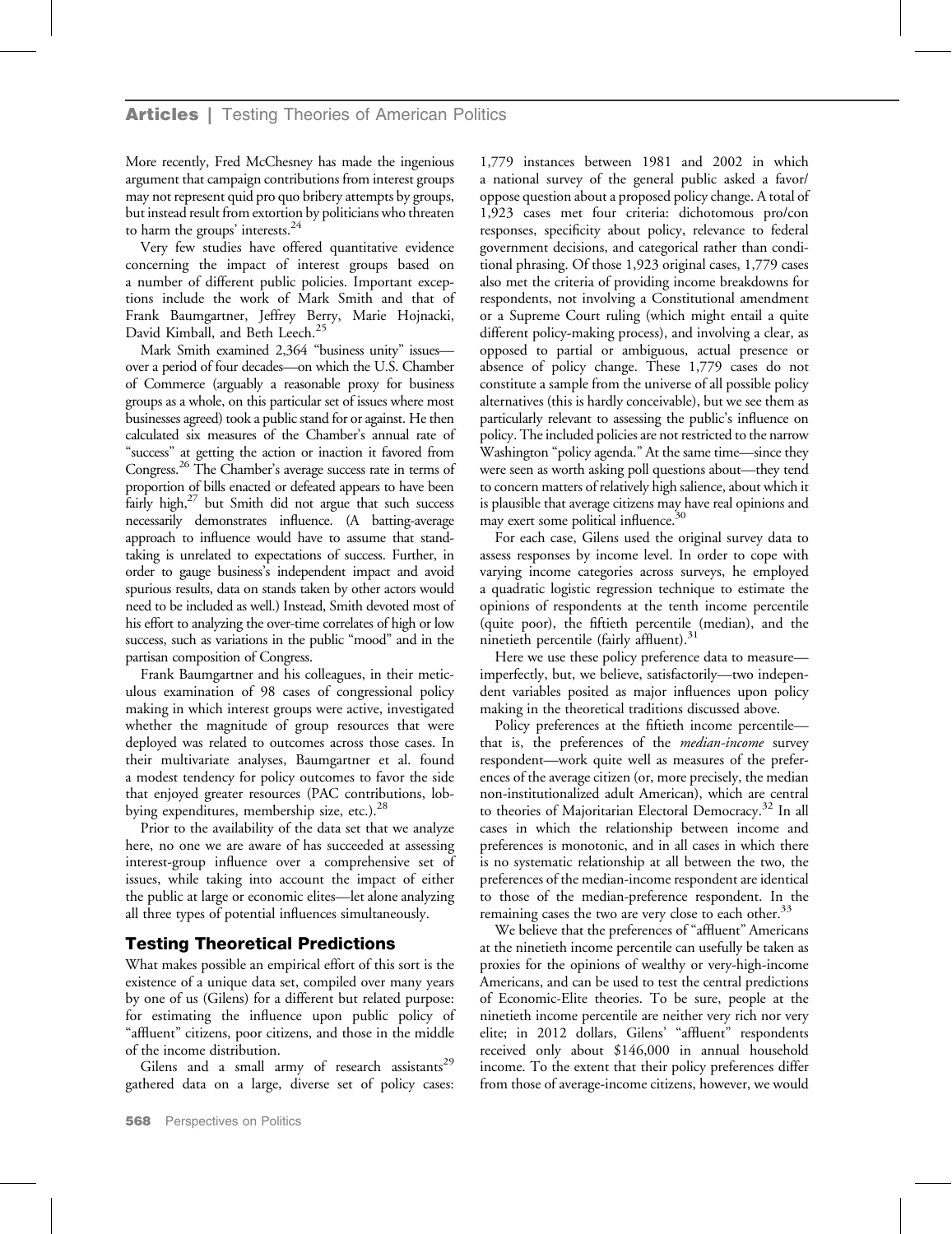argue that there are likely to be similar but bigger differences between average-income citizens and the truly wealthy.

Some evidence for this proposition comes from the 2011 Cooperative Congressional Election Study.<sup>34</sup> Based on 13 policy-preference questions asked on this survey, the preferences of the top 2 percent of income earners (a group that might be thought "truly wealthy") are much more highly correlated with the preferences of the top 10 percent of earners than with the preferences of the average survey respondent ( $r = .91$  versus .69).<sup>35</sup> Thus, the views of our moderately high-income "affluent" respondents appear to capture useful information about the views of the truly wealthy.

In any case, the imprecision that results from use of our "affluent" proxy is likely to produce *underestimates* of the impact of economic elites on policy making. If we find substantial effects upon policy even when using this imperfect measure, therefore, it will be reasonable to infer that the impact upon policy of truly wealthy citizens is still greater.<sup>36</sup>

In order to measure interest-group preferences and actions, we would ideally like to use an index of the sort that Baumgartner and his colleagues developed for their ninety-eight policy issues: an index assessing the total resources brought to bear by all major interest groups that took one side or the other on each of our 1,779 issues. But it is not feasible to construct such an index for all our cases; this would require roughly twenty times as much work as did the major effort made by the Baumgartner research team on their cases. Fortunately, however, Baumgartner et al. found that a simple proxy for their index—the number of reputedly "powerful" interest groups (from among groups appearing over the years in Fortune magazine's "Power 25" lists) that favored a given policy change, minus the number that opposed it correlated quite substantially in their cases with the full interest-group index  $(r=0.73).$ <sup>37</sup>

Gilens, using a modified version of this simple count of the number of "powerful" interest groups favoring (minus those opposing) each proposed policy change, developed a measure of Net Interest Group Alignment. To the set of groups on the "Power 25" lists (which seemed to neglect certain major business interests) he added ten key industries that had reported the highest lobbying expenditures. (For the final list of included industries and interest groups, refer to Appendix 1.) For each of the 1,779 instances of proposed policy change, Gilens and his assistants drew upon multiple sources to code all engaged interest groups as "strongly favorable," "somewhat favorable," "somewhat unfavorable," or "strongly unfavorable" to the change. He then combined the numbers of groups on each side of a given issue, weighting "somewhat" favorable or somewhat unfavorable positions at half the magnitude of

"strongly" favorable or strongly unfavorable positions. In order to allow for the likelihood of diminishing returns as the net number of groups on a given side increases (an increase from 10 to 11 groups likely matters less than a jump from 1 to 2 does), he took the logarithms of the number of pro groups and the number of con groups before subtracting. Thus,

Net Interest-Group Alignment =  $ln(\# \text{Strongly Favor} + [0.5 * #$ Somewhat Favor]  $+$  1) - ln(# Strongly Oppose  $+$  [0.5  $*$  # Somewhat Oppose]  $+$  1).<sup>38</sup>

We also report here results for comparable group alignment indices that were computed separately for the mass-based and for the business-oriented sets of groups listed in Appendix 1.

Our dependent variable is a measure of whether or not the policy change proposed in each survey question was actually adopted within four years after the question was asked. (It turns out that most of the action occurred within two years). Of course there was nothing easy about measuring the presence or absence of policy change for each of 1,779 different cases; Gilens and his research assistants spent many hours poring over news accounts, government data, Congressional Quarterly publications, academic papers and the like.<sup>39</sup>

In order to test among our theoretical traditions, we begin by considering all organized interest groups together, not distinguishing between mass-based and business-oriented groups. Within a single statistical model, we estimate the independent impact upon our dependent variable (policy change) of each of three independent variables: the average citizen's policy preferences (preferences at the fiftieth income percentile); the policy preferences of economic elites (measured by policy preferences at the ninetieth income percentile); and the stands of interest groups (the Net Interest-Group Alignment Index).

Later, in order to distinguish clearly between Majoritarian Pluralism and Biased Pluralism, we will use two separate measures of net interest-group alignment, one involving only mass-based interest groups and the other limited to business and professional groups. The main hypotheses of interest, summarized in table 1, follow fairly straightforwardly from our discussion of our four ideal types of theory.

In their pure form, theories of Majoritarian Electoral Democracy (for example, rational models of electoral competition that include no societal actors other than average citizens), predict that the influence upon policy of average citizens is positive, significant, and substantial, while the influence of other actors is not.

Theories of Economic-Elite Domination predict positive, significant, and substantial influence upon policy by economic elites. Most such theories allow for some (though not much) independent influence by average citizens, e.g., on non-economic social issues. Many also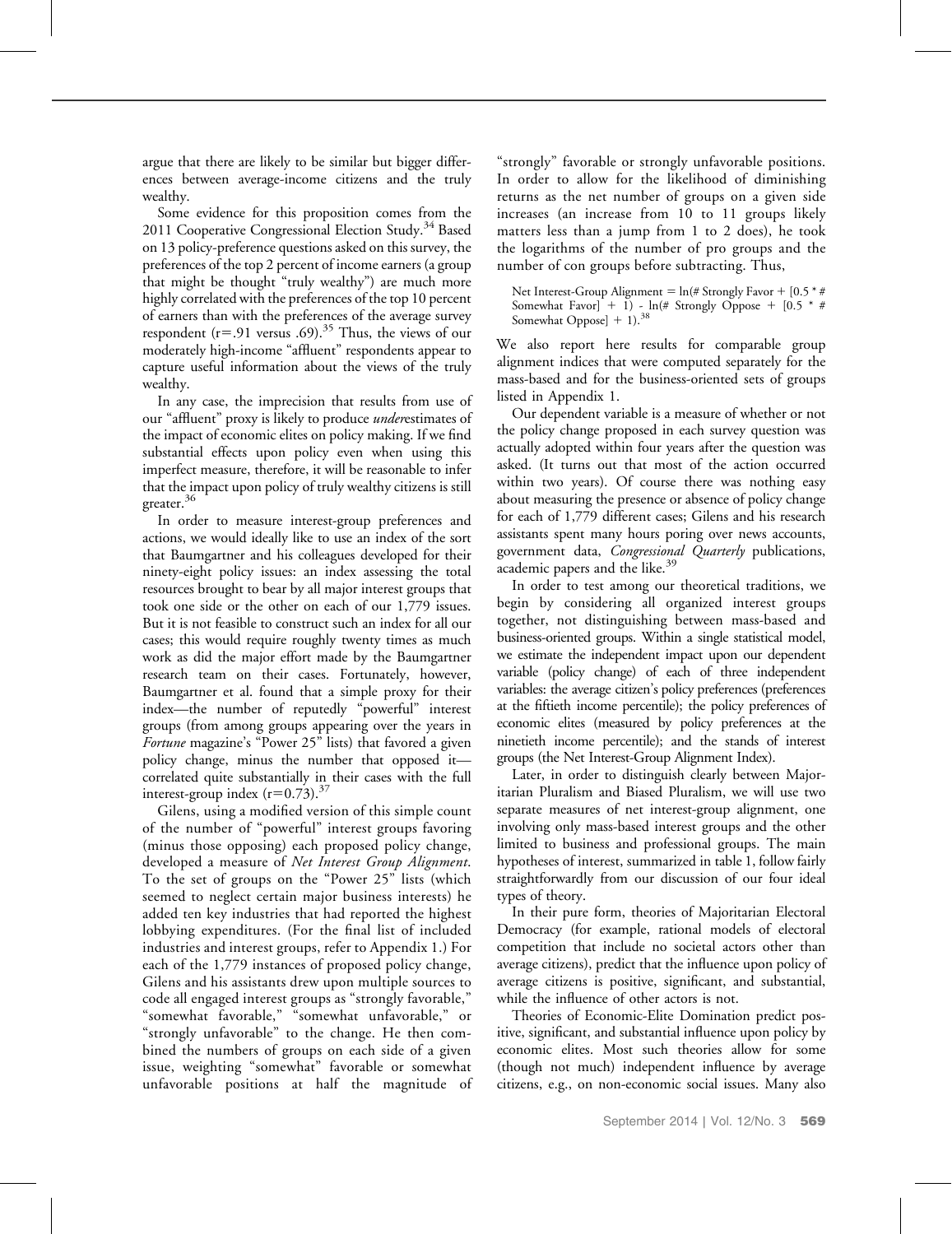#### Table 1

|                                                   | <b>Sets of Actors</b>      |                                  |                                      |                                       |                                           |
|---------------------------------------------------|----------------------------|----------------------------------|--------------------------------------|---------------------------------------|-------------------------------------------|
| Theory (ideal type)                               | Average<br><b>Citizens</b> | <b>Economic</b><br><b>Elites</b> | <b>All Interest</b><br><b>Groups</b> | <b>Mass Interest</b><br><b>Groups</b> | <b>Business Interest</b><br><b>Groups</b> |
| Majoritarian Electoral<br>Democracy               |                            | n                                | n                                    | n                                     | n                                         |
| Dominance by Economic<br><b>Elites</b>            |                            |                                  |                                      | n                                     |                                           |
| Majoritarian Pluralism<br><b>Biased Pluralism</b> | n                          | n<br>n                           |                                      |                                       |                                           |

Theoretical predictions concerning the independent influence of sets of actors upon policy outcomes

 $n =$  little or no independent influence

 $y =$  some independent influence

 $Y =$  substantial independent influence

allow for some independent influence by business interest groups—and therefore probably by interest groups taken as a whole—though their emphasis is on wealthy individuals.

In general, theories of interest-group pluralism predict that only organized interest groups will have positive, significant, and substantial effects upon public policy. Influence proceeds from groups, not from wealthy (or other) individuals. Depending upon the type of pluralist theory, average citizens may or may not be well represented through organized groups, but they do not have a great deal of independent influence on their own.

Theories of Majoritarian Pluralism predict that the stands of organized interest groups, all taken together, rather faithfully represent (that is, are positively and substantially correlated with) the preferences of average citizens. But since most political influence proceeds through groups, a multivariate analysis that includes both interest-group alignments and citizens' preferences should show far more independent influence by the groups than the citizens. Truman's idea of "potential groups" does, however, leave room for some direct influence by average citizens.

Theories of Biased Pluralism, too, see organized interest groups as having much more influence than average citizens or individual economic elites. But they predict that business-oriented groups play the major role.

Recognizing the complexity of the political world, we must also acknowledge the possibility that more than one of these theoretical traditions has some truth to it: that several—even all—of our sets of actors may have substantial, positive, independent influence on public policy. And we must consider the null hypothesis that none of these theoretical traditions correctly describes even part of what goes on in American politics.

#### Influence upon Policy of Average Citizens, Economic Elites, and Interest Groups

Before we proceed further, it is important to note that even if one of our predictor variables is found (when controlling for the others) to have no independent impact on policy at all, it does not follow that the actors whose preferences are reflected by that variable—average citizens, economic elites, or organized interest groups of one sort or another—always "lose" in policy decisions. Policy making is not necessarily a zero-sum game among these actors. When one set of actors wins, others may win as well, if their preferences are positively correlated with each other.

It turns out, in fact, that the preferences of average citizens are positively and fairly highly correlated, across issues, with the preferences of economic elites (refer to table 2). Rather often, average citizens and affluent citizens (our proxy for economic elites) want the same things from government. This bivariate correlation affects how we should interpret our later multivariate findings in terms of "winners" and "losers." It also suggests a reason why serious scholars might keep adhering to both the Majoritarian Electoral Democracy and the Economic-Elite Domination theoretical traditions, even if one of them may be dead wrong in terms of causal impact. Ordinary citizens, for example, might often be observed to "win" (that is, to get their preferred policy outcomes) even if they had no independent effect whatsoever on policy making, if elites (with whom they often agree) actually prevail.

But net interest-group stands are *not* substantially correlated with the preferences of average citizens. Taking all interest groups together, the index of net interest-group alignment correlates only a non-significant .04 with average citizens' preferences! (Refer to table 2.) This casts grave doubt on David Truman's and others'argument that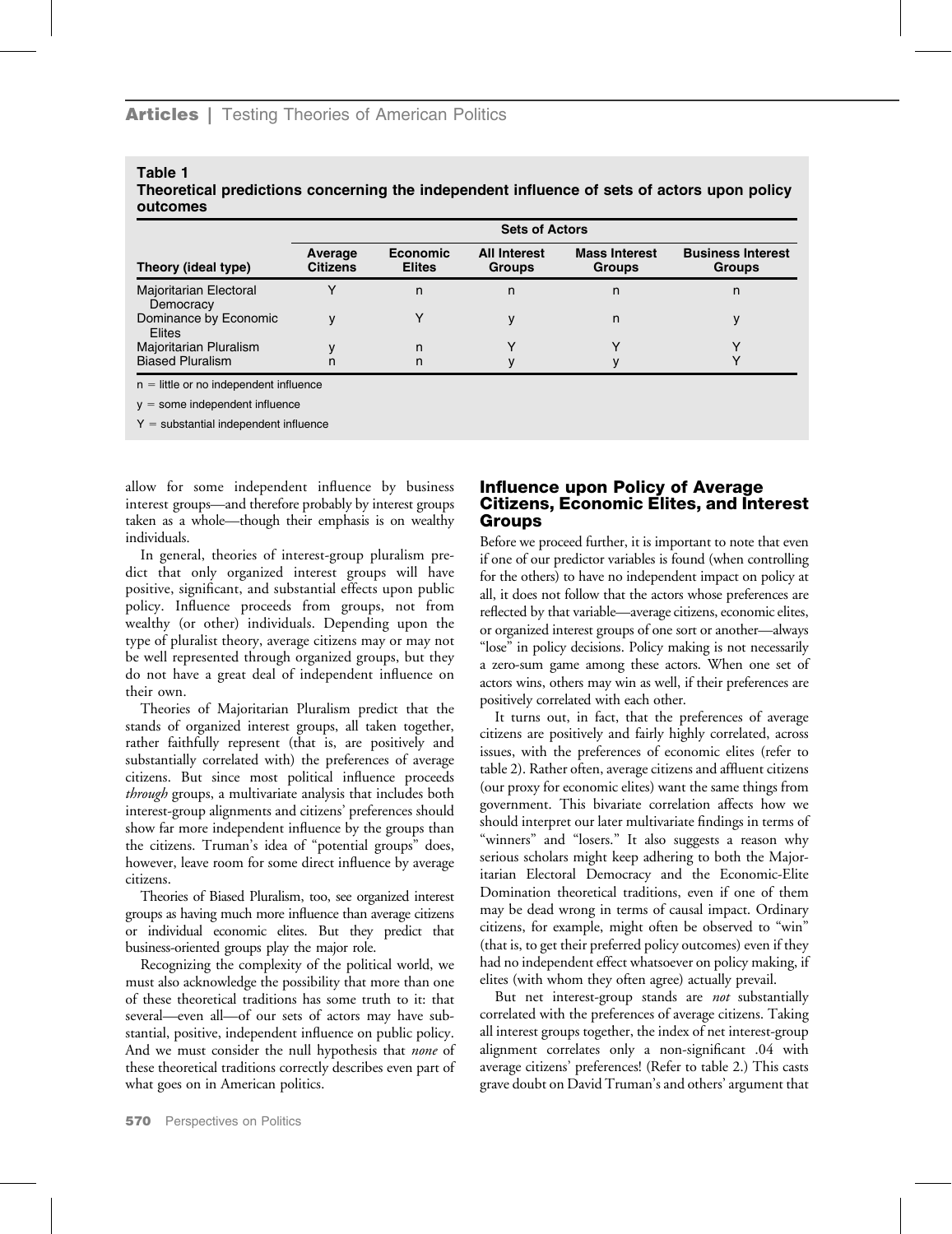| Correlations among independent variables |                                  |                                        |                               |                                |                                    |
|------------------------------------------|----------------------------------|----------------------------------------|-------------------------------|--------------------------------|------------------------------------|
|                                          | Average citizens'<br>preferences | <b>Economic elites'</b><br>preferences | <b>All interest</b><br>groups | Mass public<br>interest groups | <b>Business</b><br>interest groups |
| Average citizens'<br>preferences         |                                  |                                        |                               |                                |                                    |
| Economic elites'<br>preferences          | $.78***$                         |                                        |                               |                                |                                    |
| All interest groups                      | .04                              | .05                                    |                               |                                |                                    |
| Mass public<br>interest groups           | $.12***$                         | .01                                    | $.47***$                      |                                |                                    |
| <b>Business interest</b><br>groups       | $-.10***$                        | $-.02$                                 | $.96***$                      | $-.05$                         |                                    |
| ***p<.001: $n=1779$ .                    |                                  |                                        |                               |                                |                                    |

## Table 2

\*\*\*p<.001; n=1779.

Note: Entries are correlation coefficients corrected for measurement error as explained in Appendix 2.

organized interest groups tend to do a good job of representing the population as a whole. Indeed, as table 2 indicates, even the net alignments of the groups we have categorized as "mass-based" correlate with average citizens' preferences only at the very modest (though statistically significant) level of .12.

Some particular U.S. membership organizations especially the AARP and labor unions—do tend to favor the same policies as average citizens. But other membership groups take stands that are unrelated (pro-life and pro-choice groups) or negatively related (gun owners) to what the average American wants.<sup>40</sup> Some membership groups may reflect the views of corporate backers or their most affluent constituents. Others focus on issues on which the public is fairly evenly divided. Whatever the reasons, all mass-based groups taken together simply do not add up, in aggregate, to good representatives of the citizenry as a whole. Business-oriented groups do even worse, with a modest *negative* over-all correlation of -.10.

Nor do we find an association between the preferences of economic elites and the alignments of either massbased or business-oriented groups. The latter finding, which surprised us, may reflect profit-making motives among businesses as contrasted with broader ideological views among elite individuals. For example, economic elites tend to prefer lower levels of government spending on practically everything, while business groups and specific industries frequently lobby for spending in areas from which they stand to gain. Thus pharmaceutical, hospital, insurance, and medical organizations have lobbied for more spending on health care; defense contractors for weapons systems; the American Farm Bureau for agricultural subsidies, and so on.

#### Initial Tests of Influences on Policy Making

The first three columns of table 3 report *bivariate* results, in which each of three independent variables (taking all interest groups together, for now) is modeled separately as the sole predictor of policy change. Just as previous literature suggests, each of three broad theoretical traditions—Majoritarian Electoral Democracy, Economic-Elite Domination, and interest-group pluralism—seems to gain support. When taken separately, each independent variable—the preferences of average citizens, the preferences

#### Table 3

#### Policy outcomes and the policy preferences of average citizens, economic elites, and interest groups

|                                         |                    | Model 1 Model 2 Model 3 Model 4 |                    |                      |
|-----------------------------------------|--------------------|---------------------------------|--------------------|----------------------|
| Preferences<br>of average<br>citizens   | .64<br>$(.08)$ *** |                                 |                    | .03<br>(.08)         |
| Preferences<br>Ωf<br>economic<br>elites |                    | .81<br>$(.08)***$               |                    | .76<br>$(.08)$ ***   |
| Alignment of<br>interest<br>groups      |                    |                                 | .59<br>$(.09)$ *** | .56<br>$***$<br>.09) |
| R-sa                                    | .031               | .049                            | .028               | .074                 |

 $***p<.001$ 

Note: All predictors are scaled to range from 0 to 1. The dependent variable is the policy outcome, coded 1 if the proposed policy change took place within four years of the survey date and 0 if it did not. Predictors are the logits of the imputed percent of respondents at the fiftieth ("average citizens") or ninetieth ("economic elites") income percentile that favor the proposed policy change, and the Net Interest-Group Alignment Index described in the text. Standard errors are asymptotically distribution-free, and all analyses reflect estimated measurement error in the predictors, as described in Appendix 2. The standardized coefficients for model 4 in this table are .01, .21, and .16 for average citizens, economic elites, and interest groups, respectively.  $N=1,779$ .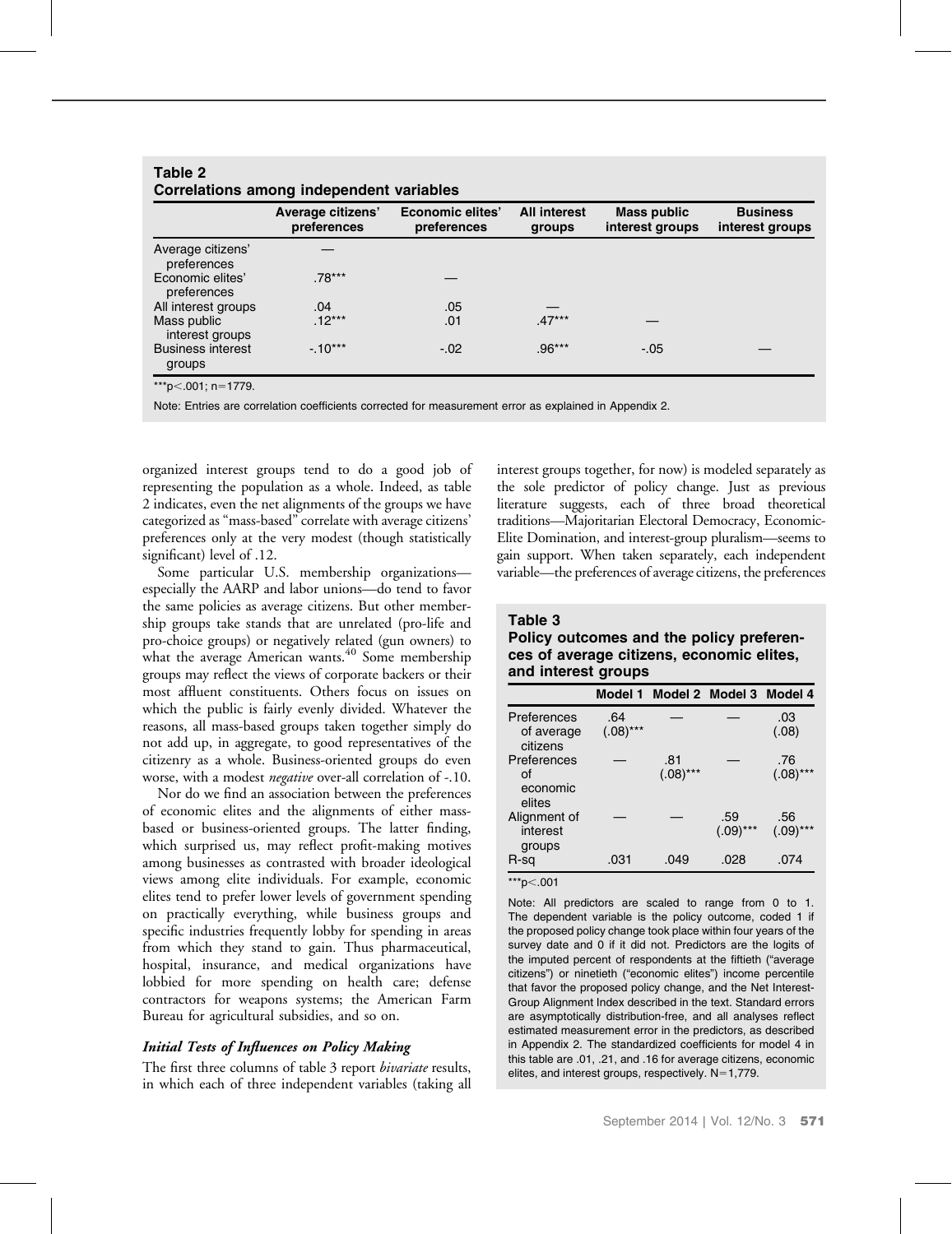of economic elites, and the net alignments of organized interest groups—is strongly, positively, and quite significantly related to policy change. Little wonder that each theoretical tradition has its strong adherents.

But the picture changes markedly when all three independent variables are included in the multivariate Model 4 and are tested against each other. The estimated impact of average citizens' preferences drops precipitously, to a non-significant, near-zero level. Clearly the median citizen or "median voter" at the heart of theories of Majoritarian Electoral Democracy does not do well when put up against economic elites and organized interest groups. The chief predictions of pure theories of Majoritarian Electoral Democracy can be decisively rejected. Not only do ordinary citizens not have *uniquely* substantial power over policy decisions; they have little or no independent influence on policy at all.

By contrast, economic elites are estimated to have a quite substantial, highly significant, independent impact on policy. This does not mean that theories of Economic-Elite Domination are wholly upheld, since our results indicate that individual elites must share their policy influence with organized interest groups. Still, economic elites stand out as quite influential—more so than any other set of actors studied here—in the making of U.S. public policy.

Similarly, organized interest groups (all taken together, for now) are found to have substantial independent influence on policy. Again, the predictions of pure theories of interest-group pluralism are not wholly upheld, since organized interest groups must share influence with economically-elite individuals. But interest-group alignments are estimated to have a large, positive, highly significant impact upon public policy.

These results suggest that reality is best captured by mixed theories in which both individual economic elites and organized interest groups (including corporations, largely owned and controlled by wealthy elites) play a substantial part in affecting public policy, but the general public has little or no independent influence.

The rather low explanatory power of all three independent variables taken together (with an R-squared of just .074 in Model 4) may partly result from the limitations of our proxy measures, particularly with respect to economic elites (since our "affluent" proxy is admittedly imperfect) and perhaps with respect to interest groups (since only a small fraction of politically-active groups are included in our measure). Again, the implication of these limitations in our data is that interest groups and economic elites actually wield *more* policy influence than our estimates indicate. But it is also possible that there may exist important explanatory factors outside the three theoretical traditions addressed in this analysis. Or there may be a great deal of idiosyncrasy in policy outputs, or variation across kinds of issues, that would be difficult for any general model to capture. With our present data we cannot tell.

The magnitudes of the coefficients reported in table 3 are difficult to interpret because of our transformations of the independent variables. A helpful way to assess the relative influence of each set of actors is to compare how the predicted probability of policy change alters when moving from one point to another on their distributions of policy dispositions, while holding other actors' preferences constant at their neutral points (50 percent favorable for average citizens and for economic elites, and a net interestgroup alignment score of 0). These changing probabilities, based on the coefficients in model 4 of table 3, are linegraphed in figure 1 along with bar graphs of the underlying preference distributions.

Clearly, when one holds constant net interest-group alignments and the preferences of affluent Americans, it makes very little difference what the general public thinks. The probability of policy change is nearly the same (around 0.3) whether a tiny minority or a large majority of average citizens favor a proposed policy change (refer to the top panel of figure 1).

By contrast—again with other actors held constant a proposed policy change with low support among economically-elite Americans (one out of five in favor) is adopted only about 18 percent of the time, while a proposed change with high support (four out of five in favor) is adopted about 45 percent of the time. Similarly, when support for policy change is low among interest groups (with five groups strongly opposed and none in favor) the probability of that policy change occurring is only .16, but the probability rises to .47 when interest groups are strongly favorable (refer to the bottom two panels of figure 1).<sup>41</sup>

When both interest groups and affluent Americans oppose a policy it has an even lower likelihood of being adopted (these proposed policies consist primarily of tax increases). At the other extreme, high levels of support among both interest groups and affluent Americans increases the probability of adopting a policy change, but a strong status quo bias remains evident. Policies with strong support (as defined above) among both groups are only adopted about 56 percent of the time (strongly favored policies in our data set that failed include proposed cuts in taxes, increases in tax exemptions, increased educational spending for K–12, college support, and proposals during the Clinton administration to add a prescription drug benefit to Medicare).

#### Majoritarian Electoral Democracy

What are we to make of findings that seem to go against volumes of persuasive theorizing and much quantitative research, by asserting that the average citizen or the "median voter" has little or no independent influence on public policy?

As noted, our evidence does *not* indicate that in U.S. policy making the average citizen always loses out. Since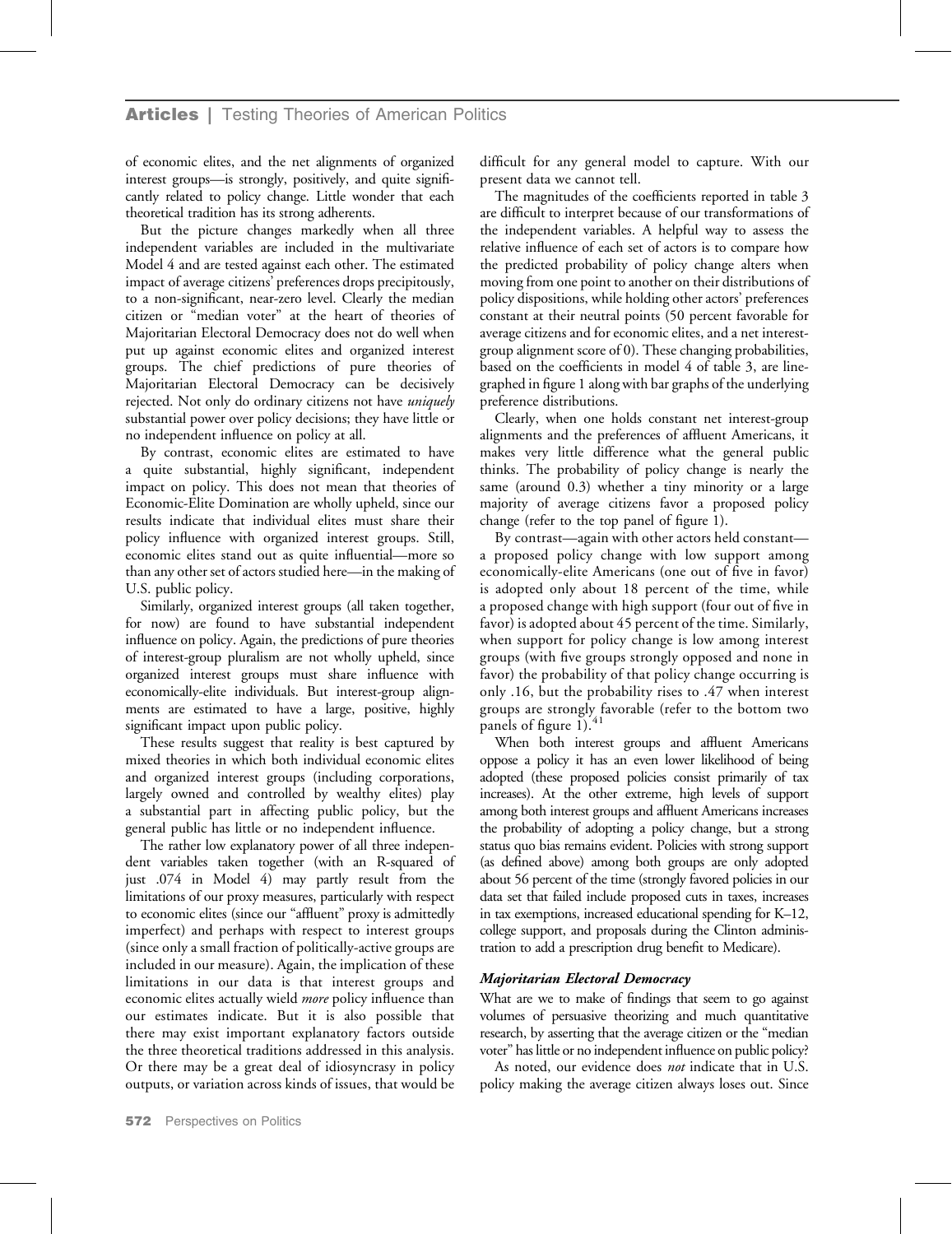#### Figure 1

Predicted probability of policy adoption (dark lines, left axes) by policy disposition; the distribution of preferences (gray columns, right axes)

**Average Citizens' Preferences** 



the preferences of ordinary citizens tend to be positively correlated with the preferences of economic elites, ordinary citizens often win the policies they want, even if they are more or less coincidental beneficiaries rather than causes of the victory. There is not necessarily any contradiction at all between our findings and past bivariate findings of a roughly two-thirds correspondence between actual policy and the wishes of the general public, or of a close correspondence between the liberal/conservative "mood" of the public and changes in policy making.<sup>42</sup> Our main point concerns causal inference: if interpreted in terms of actual causal impact, the prior findings appear to be largely or wholly spurious.

Further, the issues about which economic elites and ordinary citizens disagree reflect important matters, including many aspects of trade restrictions, tax policy, corporate regulation, abortion, and school prayer, so that the resulting political losses by ordinary citizens are not trivial. Moreover, we must remember that in our analyses the preferences of the affluent are serving as proxies for those of truly wealthy Americans, who may well have more political clout than the affluent, and who tend to have policy preferences that differ more markedly from those of the average citizens. Thus even rather slight measured differences between preferences of the affluent and the median citizen may signal situations in which economic-elites want something quite different from most Americans and they generally get their way.

A final point: Even in a bivariate, descriptive sense, our evidence indicates that the responsiveness of the U.S. political system when the general public wants government action is severely limited. Because of the impediments to majority rule that were deliberately built into the U.S. political system—federalism, separation of powers, bicameralism—together with further impediments due to anti-majoritarian congressional rules and procedures, the system has a substantial status quo bias. Thus when popular majorities favor the status quo, opposing a given policy change, they are likely to get their way; but when a majority—even a very large majority—of the public favors change, it is not likely to get what it wants. In our 1,779 policy cases, narrow pro-change majorities of the public got the policy changes they wanted only about 30 percent of the time. More strikingly, even overwhelmingly large pro-change majorities, with 80 percent of the public favoring a policy change, got that change only about 43 percent of the time.

In any case, normative advocates of populistic democracy may not be enthusiastic about democracy by coincidence, in which ordinary citizens get what they want from government only when they happen to agree with elites or interest groups that are really calling the shots. When push comes to shove, actual influence matters.

#### Economic Elites

Economic-Elite Domination theories do rather well in our analysis, even though our findings probably understate the political influence of elites. Our measure of the preferences of wealthy or elite Americans—though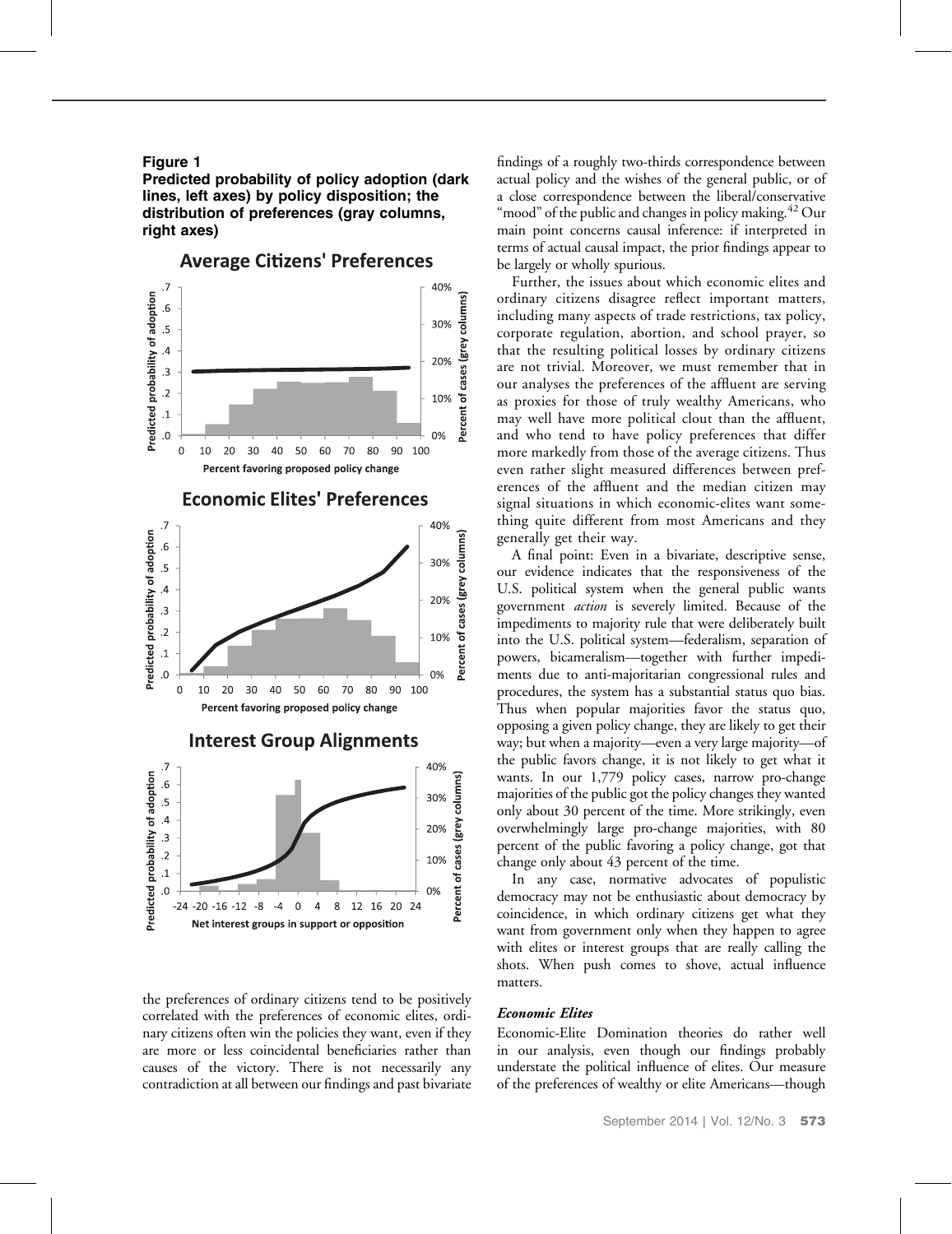useful, and the best we could generate for a large set of policy cases—is probably less consistent with the relevant preferences than are our measures of the views of ordinary citizens or the alignments of engaged interest groups. Yet we found substantial estimated effects even when using this imperfect measure. The real-world impact of elites upon public policy may be still greater.

What we cannot do with these data is distinguish definitively among different versions of elite theories. We cannot be sure whether we are capturing the political influence of the wealthiest Americans (the top 1 percent of wealth-holders? the top one-tenth of 1 percent?), or, conceivably, the less affluent but more numerous citizens around the ninetieth income percentile whose preferences are directly gauged by our measure.

In any case, we need to reiterate that our data concern economic elites. Income and wealth tend to be positively correlated with other dimensions of elite status, such as high social standing and the occupancy of high-level institutional positions, but they are not the same thing. We cannot say anything directly about the non-economic aspects of certain elite theories, especially those that emphasize actors who may not be highly paid, such as public officials and political party activists.

#### Organized Interest Groups

Our findings of substantial influence by interest groups is particularly striking because little or no previous research has been able to estimate the extent of group influence while controlling for the preferences of other key nongovernmental actors. Our evidence clearly indicates that—controlling for the influence of both the average citizen and economic elites—organized interest groups have a very substantial independent impact upon public policy. Theories of interest-group pluralism gain a strong measure of empirical support.

Here, too, the imperfections of our measure of interest-group alignment (though probably less severe than in the case of economically-elite individuals) suggest, *a fortiori*, that the actual influence of organized groups may be even greater than we have found. If we had data on the activity of the thousands of groups not included in our net interest-group alignment measure, we might find many cases in which a group (perhaps unopposed by any other groups) got its way. This might be particularly true of narrow issues like special tax breaks or subsidies aimed at just one or two business firms, which are underrepresented in our set of relatively highsalience policies. (Our data set includes only policies thought to be important enough for a national opinion survey to ask a question about it.)

An important feature of interest group influence is that it is often deployed *against* proposed policy changes. On the 1,357 proposed policy changes for which at least one interest group was coded as favoring or opposing change, in only 36 percent of the cases did most groups favor change, while in 55 percent of the cases most groups opposed change. (The remaining cases involved equal numbers for and against.) $43$ 

#### Distinguishing between Majoritarian Pluralism and Biased Pluralism

Can we say anything further about whether processes of interest-group influence more closely resemble Trumanlike, broadly representative Majoritarian Pluralism, or Schattschneider-style "Biased" Pluralism, in which business interests, professional associations, and corporations play the dominant part?

We have already reported several findings that cast serious doubt upon Majoritarian Pluralism. If the net results of interest-group struggle were to help average citizens get their way—with organized groups perhaps representing citizens more effectively than politicallyinattentive Americans could do for themselves—we would expect that the net alignment of interest groups would be positively and strongly correlated with the policy preferences of the average citizen. But we know from table 2 that they are not in fact significantly correlated at all. Interestgroup alignments are almost totally unrelated to the preferences of average citizens. Moreover, there is no indication that officials' anticipation of reactions from "potential groups" brings policies in line with what citizens want.<sup>44</sup> Empirical support for Majoritarian Pluralism looks very shaky, indeed. We also know that the composition of the U.S. interest-group universe is heavily tilted toward corporations and business and professional associations.45 This fact certainly points toward Biased rather than Majoritarian Pluralism.

To go a step further, theories of Majoritarian Pluralism predict relatively more independent influence upon policy by mass-based interest groups than do theories of Biased Pluralism. It may be useful, therefore, to distinguish between mass-based and business-oriented interest groups and to investigate how much policy influence each group actually has.

Accordingly, we computed separate net-interest-groupalignment indices for business-oriented and for massbased groups (refer to Appendix 1 for lists of each) and included both of them in a new multivariate analysis, along with the preferences of average citizens and economic elites—dropping our previous measure of the net alignment of all interest groups.

The results of this analysis are given in table 4. Clearly the predictions of Biased Pluralism theories fare substantially better than those of Majoritarian Pluralism theories. The influence coefficients for both mass-based and business-oriented interest groups are positive and highly significant statistically, but the coefficient for business groups is nearly twice as large as that for the mass groups.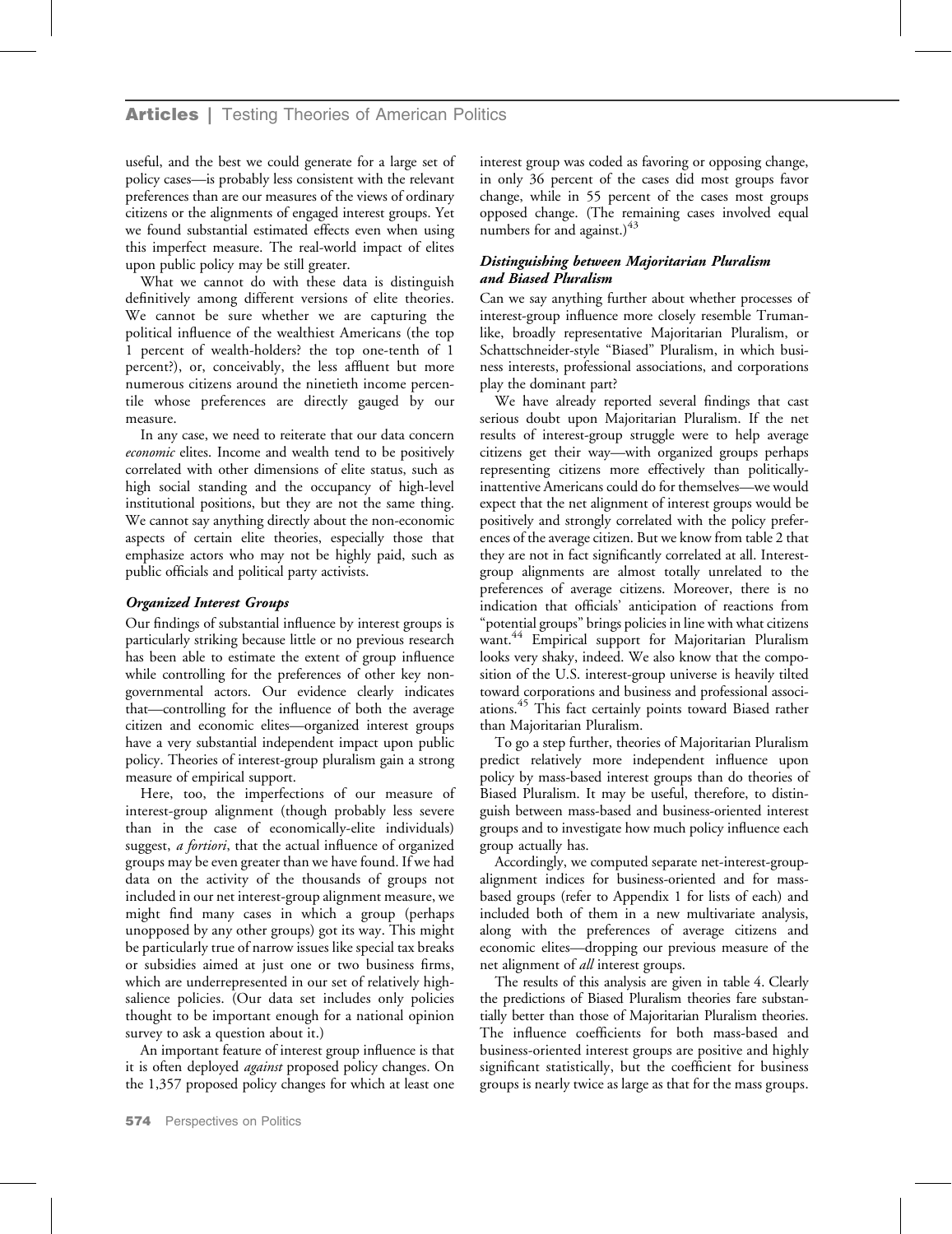| Table 4                                 |  |
|-----------------------------------------|--|
| The separate policy impact of business- |  |
| oriented and mass-based interest groups |  |

| Average citizens' preferences | .05<br>(.08) |
|-------------------------------|--------------|
| Economic elites' preferences  | .78          |
| Mass-based interest groups    | (.08)<br>24  |
| Business interest groups      | (.07)<br>.43 |
| R-sq                          |              |

 $***p<.001$ 

Note: All predictors are scaled to range from 0 to 1. The dependent variable is the policy outcome, coded 1 if the proposed policy change took place within four years of the survey date and 0 if it did not. Predictors are the logits of the imputed percent of respondents at the fiftieth ("average citizens") or ninetieth ("economic elites") income percentile that favor the proposed policy change, and the Net Interest-Group Alignment Indices described in the text. Standard errors are asymptotically distribution-free, and all analyses reflect estimated measurement error in the predictors, as described in Appendix 2.  $N=1,779$ .

Moreover, when we restricted this same analysis to the smaller set of issues upon which both types of groups took positions—that is, when we considered only cases in which business-based and mass-based interest groups were directly engaged with each other—the contrast between the estimated impact of the two types of groups was even greater.<sup>46</sup>

The advantage of business-oriented groups in shaping policy outcomes reflects their numerical advantage within the interest-group universe in Washington, and also the infrequency with which business groups are found simultaneously on both sides of a proposed policy change.47 Both these factors (numerical dominance and relative cohesion) play a part in the much stronger correlation of the overall interest-group alignment index with business groups than with mass-oriented groups (.96 versus .47, table 2). The importance of business groups' numerical advantage is also revealed when we rescale our measures of business and mass-oriented interest-group alignments to reflect the differing number of groups in each of these categories. Using this rescaled measure, a parallel analysis to that in table 4 shows that on a group-for-group basis the average individual business group and the average mass-oriented group appears to be about equally influential. The greater total influence of business groups in our analysis results chiefly from the fact that more of them are generally engaged on each issue (roughly twice as many, on average), not that a single business-oriented group has more clout on average than a single mass-based group.<sup>48</sup>

Taken as a whole, then, our evidence strongly indicates that theories of Biased Pluralism are more descriptive of political reality than are theories of Majoritarian Pluralism. It is simply not the case that a host of diverse, broadly-based interest groups take policy stands—and bring about actual policies—that reflect what the general public wants. Interest groups as a whole do not seek the same policies as average citizens do. "Potential groups" do not fill the gap. Relatively few mass-based interest groups are active, they do not (in the aggregate) represent the public very well, and they have less collective impact on policy than do business-oriented groups—whose stands tend to be *negatively* related to the preferences of average citizens. These business groups are far more numerous and active; they spend much more money; and they tend to get their way.

Table 4 also confirms our earlier findings about economic elites and median voters. When the alignments of business-oriented and mass-based interest groups are included separately in a multivariate model, average citizens' preferences continue to have essentially zero estimated impact upon policy change, while economic elites are still estimated to have a very large, positive, independent impact.

## American Democracy?

Each of our four theoretical traditions (Majoritarian Electoral Democracy, Economic-Elite Domination, Majoritarian Interest-Group Pluralism, and Biased Pluralism) emphasizes different sets of actors as critical in determining U.S. policy outcomes, and each tradition has engendered a large empirical literature that seems to show a particular set of actors to be highly influential. Yet nearly all the empirical evidence has been essentially bivariate. Until very recently it has not been possible to test these theories against each other in a systematic, quantitative fashion.

By directly pitting the predictions of ideal-type theories against each other within a single statistical model (using a unique data set that includes imperfect but useful measures of the key independent variables for nearly two thousand policy issues), we have been able to produce some striking findings. One is the nearly total failure of "median voter" and other Majoritarian Electoral Democracy theories. When the preferences of economic elites and the stands of organized interest groups are controlled for, the preferences of the average American appear to have only a minuscule, near-zero, statistically non-significant impact upon public policy.

The failure of theories of Majoritarian Electoral Democracy is all the more striking because it goes against the likely effects of the limitations of our data. The preferences of ordinary citizens were measured more directly than our other independent variables, yet they are estimated to have the least effect.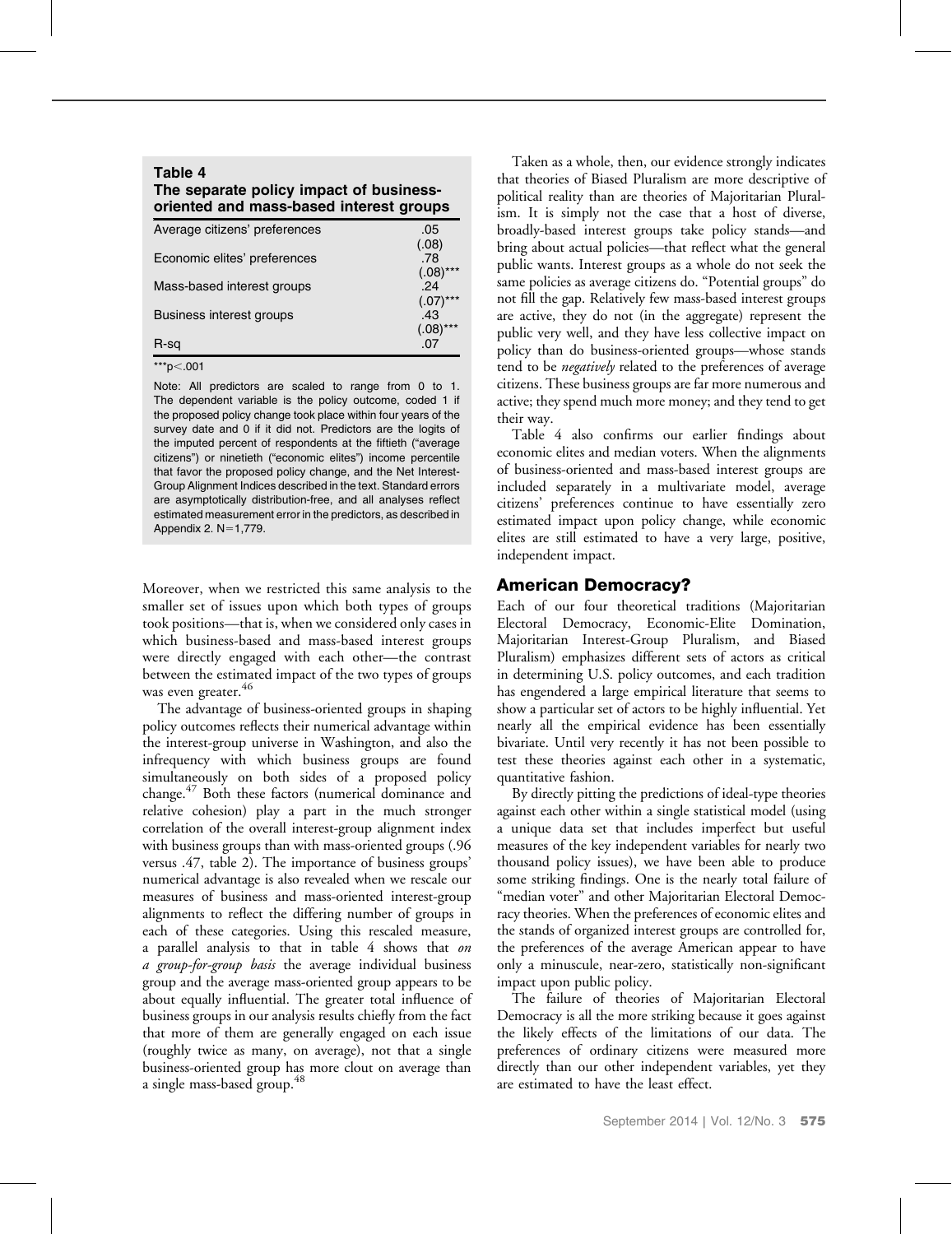## **Articles** | Testing Theories of American Politics

Nor do organized interest groups substitute for direct citizen influence, by embodying citizens' will and ensuring that their wishes prevail in the fashion postulated by theories of Majoritarian Pluralism. Interest groups do have substantial independent impacts on policy, and a few groups (particularly labor unions) represent average citizens' views reasonably well. But the interest-group system as a whole does not. Overall, net interest-group alignments are not significantly related to the preferences of average citizens. The net alignments of the most influential, business-oriented groups are negatively related to the average citizen's wishes. So existing interest groups do not serve effectively as transmission belts for the wishes of the populace as a whole. "Potential groups" do not take up the slack, either, since average citizens' preferences have little or no independent impact on policy after existing groups' stands are controlled for.

Furthermore, the preferences of economic elites (as measured by our proxy, the preferences of "affluent" citizens) have far more independent impact upon policy change than the preferences of average citizens do. To be sure, this does not mean that ordinary citizens always lose out; they fairly often get the policies they favor, but only because those policies happen also to be preferred by the economically-elite citizens who wield the actual influence.

Of course our findings speak most directly to the "first face" of power: the ability of actors to shape policy outcomes on contested issues. But they also reflect—to some degree, at least—the "second face" of power: the ability to shape the agenda of issues that policy makers consider. The set of policy alternatives that we analyze is considerably broader than the set discussed seriously by policy makers or brought to a vote in Congress, and our alternatives are (on average) more popular among the general public than among interest groups. Thus the fate of these policies can reflect policy makers' refusing to consider them rather than considering but rejecting them. (From our data we cannot distinguish between the two.) Our results speak less clearly to the "third face" of power: the ability of elites to shape the public's preferences.<sup>49</sup> We know that interest groups and policy makers themselves often devote considerable effort to shaping opinion. If they are successful, this might help explain the high correlation we find between elite and mass preferences. But it cannot have greatly inflated our estimate of average citizens' influence on policy making, which is near zero.

What do our findings say about democracy in America? They certainly constitute troubling news for advocates of "populistic" democracy, who want governments to respond primarily or exclusively to the policy preferences of their citizens. In the United States, our findings indicate, the majority does not rule—at least not in the causal sense of actually determining policy outcomes.

When a majority of citizens disagrees with economic elites or with organized interests, they generally lose. Moreover, because of the strong status quo bias built into the U.S. political system, even when fairly large majorities of Americans favor policy change, they generally do not get it.

A possible objection to populistic democracy is that average citizens are inattentive to politics and ignorant about public policy; why should we worry if their poorlyinformed preferences do not influence policy making? Perhaps economic elites and interest-group leaders enjoy greater policy expertise than the average citizen does. Perhaps they know better which policies will benefit everyone, and perhaps they seek the common good, rather than selfish ends, when deciding which policies to support.

But we tend to doubt it. We believe instead that collectively—ordinary citizens generally know their own values and interests pretty well, and that their expressed policy preferences are worthy of respect.<sup>50</sup> Moreover, we are not so sure about the informational advantages of elites. Yes, detailed policy knowledge tends to rise with income and status. Surely wealthy Americans and corporate executives tend to know a lot about tax and regulatory policies that directly affect them. But how much do they know about the human impact of Social Security, Medicare, food stamps, or unemployment insurance, none of which is likely to be crucial to their own well-being? Most important, we see no reason to think that informational expertise is always accompanied by an inclination to transcend one's own interests or a determination to work for the common good.

All in all, we believe that the public is likely to be a more certain guardian of its own interests than any feasible alternative.

Leaving aside the difficult issue of divergent interests and motives, we would urge that the superior wisdom of economic elites or organized interest groups should not simply be assumed. It should be put to empirical test. New empirical research will be needed to pin down precisely who knows how much, and what, about which public policies.

Our findings also point toward the need to learn more about exactly which economic elites (the "merely affluent"? the top 1 percent? the top one-tenth of 1 percent?) have how much impact upon public policy, and to what ends they wield their influence. Similar questions arise about the precise extent of influence of particular sets of organized interest groups. And we need to know more about the policy preferences and the political influence of various actors not considered here, including political party activists, government officials, and other noneconomic elites. We hope that our work will encourage further exploration of these issues.

Despite the seemingly strong empirical support in previous studies for theories of majoritarian democracy,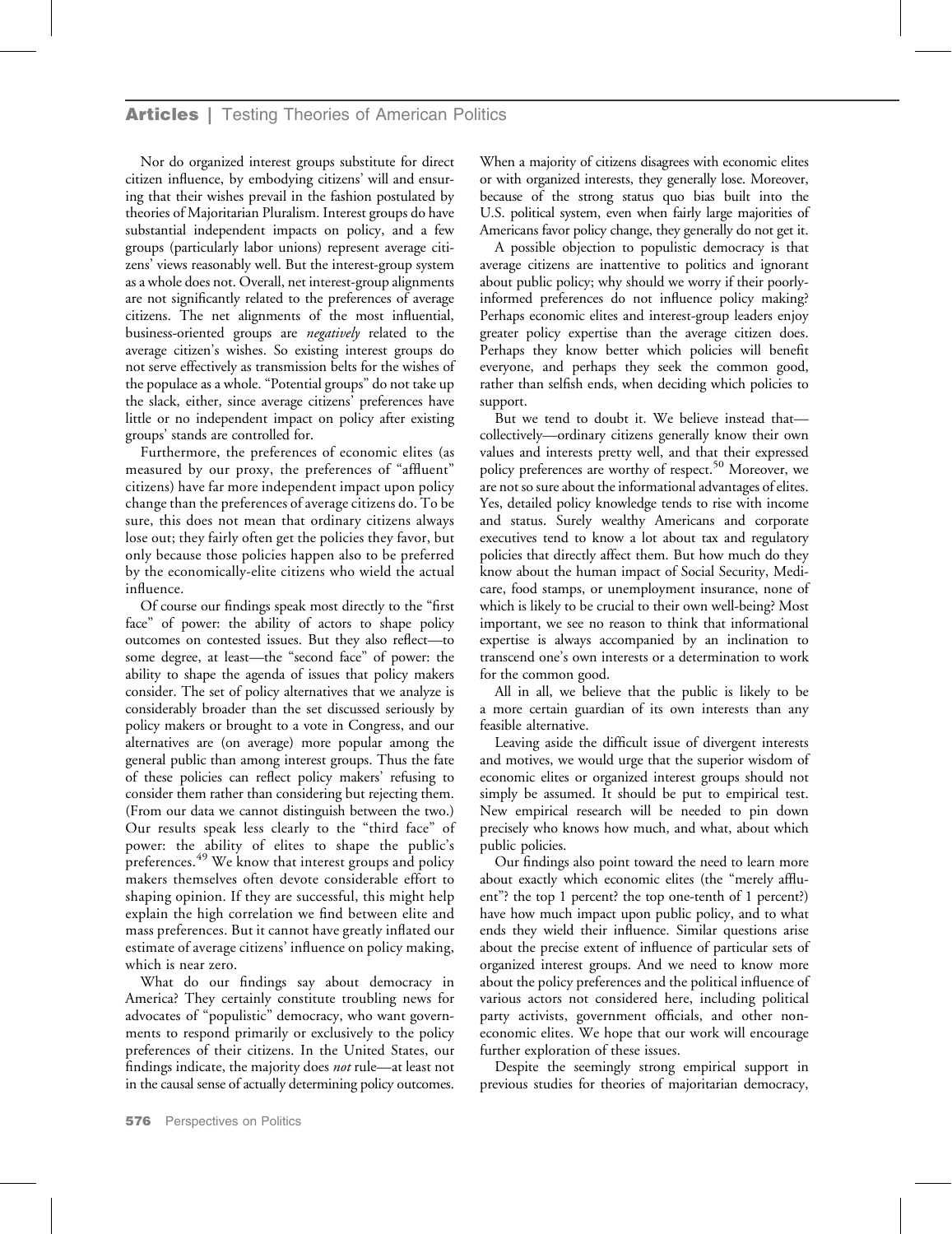our analyses suggest that majorities of the American public actually have little influence over the policies our government adopts. Americans do enjoy many features central to democratic governance, such as regular elections, freedom of speech and association, and a widespread (if still contested) franchise. But we believe that if policymaking is dominated by powerful business organizations and a small number of affluent Americans, then America's claims to being a democratic society are seriously threatened.

## Notes

- 1 Tocqueville 2000, 235–49. Tocqueville focused on state governments, which he said "really direct[ed]" American society; he noted that the Founders had imposed limits on direct democracy in the federal government (235, n. 1.) Yet he asserted in general terms that "[t]he laws of democracy . . . emanate from the majority of all citizens"; 222.
- 2 Lincoln 1863. Dahl 1956, ch. 2, defined "populistic democracy" in terms of pure majority rule and traced its theoretical roots to Aristotle's political equality, Locke's "majority power," Rousseau's "general will" of the majority, and James Madison's "republican principle," and critically analyzed its normative properties.
- 3 Hotelling 1929; Black 1948, 1958; Downs 1957. In his full-information ch. 2, Downs offers a clever though somewhat indeterminate non-dimensional version of the theory; in ch. 8 he explicates a variant of Hotelling's single-dimensional version. For extensions to multiple dimensions see Davis, Hinich, and Ordeshook 1970. May's Theorem establishes that simple majority rule is the only collective decision rule for choosing between two alternatives that satisfies the Arrow-type democratic conditions of decisiveness, anonymity, neutrality, and positive responsiveness to individuals' preferences; May 1952.
- 4 Arrow 1963, McKelvey 1976. See Sen 1970.
- 5 A particularly trenchant critique is given in Ferguson 1995 (Appendix: "Deduced and Abandoned").
- 6 Monroe 1979, 1998; Page and Shapiro 1983; Erikson, Wright, and McIver 1993; Stimson, MacKuen, and Erikson 1995; Erikson, MacKuen, and Stimson 2002.
- 7 Bartels 2008, Gilens 2012. See also Jacobs and Page 2005, which indicates that the general public may have little or no influence on U.S. foreign policy, when the preferences of business leaders and other elites are taken into account.
- 8 Key 1961, ch. 11 and 472–76; Fiorina 1981; Zaller 2003. A variant on this logic that focuses on the possibility of politicians "pandering" to current preferences under certain conditions is given in Canes-Wrone, Herron, and Shotts 2001. "Latent" preferences are the collective policy preferences that citizens would derive from their basic needs and values

if they had accurate information about the future unfolding of policy results. Such "latent" preferences are related to the ideal, "authentic" preferences that some political theorists see as superior to, and more worthy of governmental responsiveness than, the policy preferences that citizens actually express. This can be seen as adding normative appeal to an electoralreward-and-punishment system of democratic control. See Mansbridge 2003.

- 9 See Page and Shapiro 1992.
- 10 Mills 1959, ch. 12, especially 279. Robert Michels 2001, a founder of modern elite theory, emphasized positions of leadership in political parties. Some of Theda Skocpol's early work (e.g., Skocpol and Finegold 1982) can be seen as based on a state-centric elite theory that emphasizes public officials. Beginning with Protecting Soldiers and Mothers (1992), however, Skocpol's analyses of American politics have paid more attention to non-state elites, social movements, organized interest groups, and the preferences of the general public. Thus Skocpol's work, like that of a number of other important scholars of American politics (e.g., Katznelson 2013), does not fit neatly into our simple theoretical categories.
- 11 Beard 1913; Domhoff 2013; Burch 1980–1981; Ferguson 1995; Winters 2011; Winters and Page 2009. The boundary between elite theories that focus on economically-elite individuals, and interest group theories that focus on organized corporate interests (discussed later), is not always a sharp one. Here we treat most theories that emphasize corporate organizations or industrial sectors (e.g., Block 2007, Ferguson 1995) as primarily constituting "interest group" rather than elite theories. We categorize self-identified elite theorists like Domhoff as such even if they emphasize business elites and treat corporate organizations as important mechanisms of influence. Winters 2011 may come closest to an exclusive focus on wealthy individuals rather than organizations.

One might argue that the economic *classes* central to classical Marxist theories amount to "economic elites." But Marxist theorists see class position as only imperfectly related to wealth or income, and their focus on ownership of the means of production suggests that business firms and business associations may be the key political actors. Hence we will discuss these theories in connection with corporations and organized interest groups, noting the kinship of "instrumentalist" Marxist theories to theories of biased pluralism.

- 12 The term "interest group" tends to evoke images of membership groups like the League of Women Voters or the National Rifle Association, but many politically important "groups" are in fact business corporations.
- 13 Hamilton, Madison, and Jay 1961, 77–84.
- 14 Bentley 1908; Truman 1971, especially 511.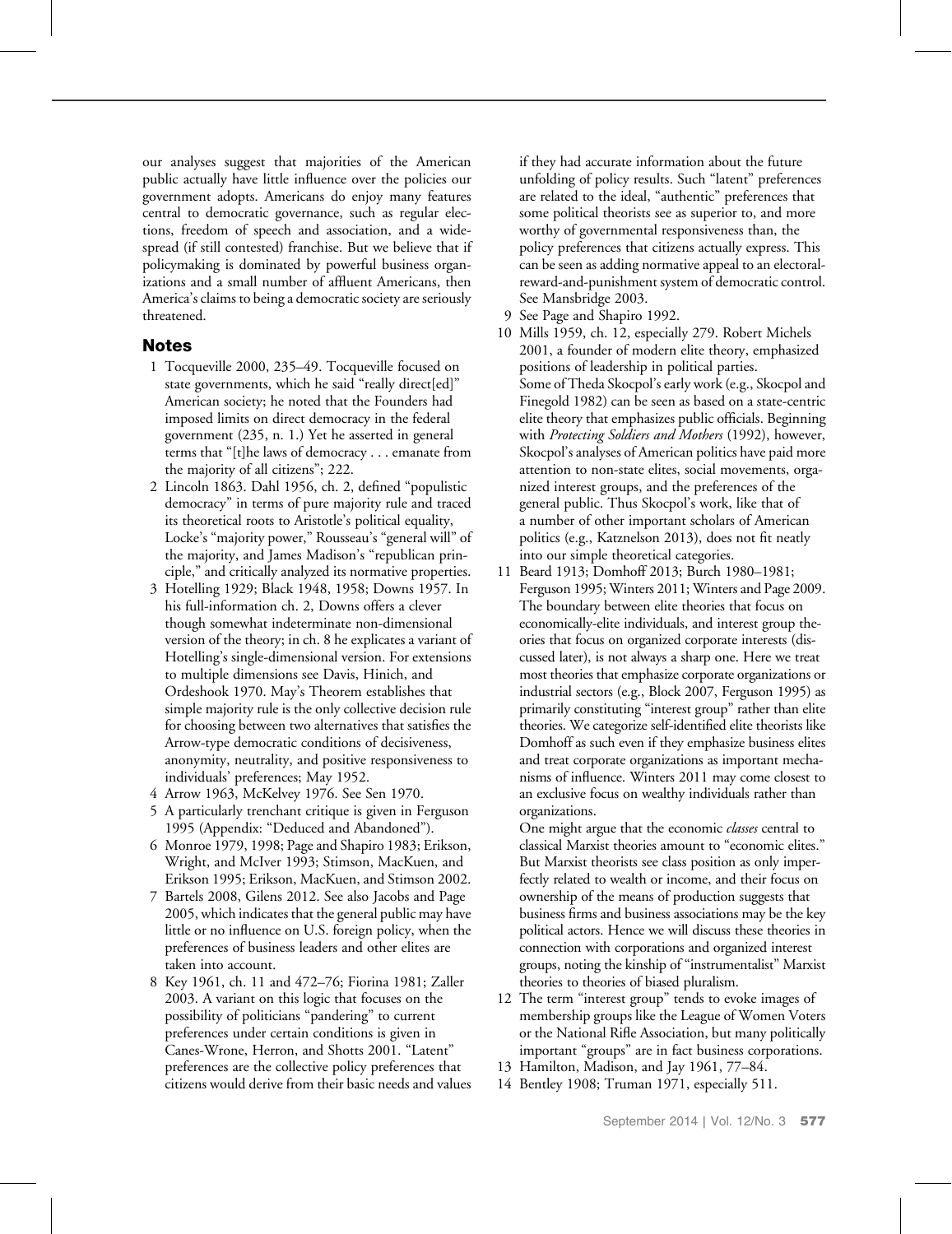- 15 Dahl 1956, 1989. Berry 1999 emphasizes the rising power of "citizen groups."
- 16 Olson 1965.
- 17 Schattschneider 1960, 35; Schlozman, Verba, and Brady 2012, ch. 10–14.
- 18 Schattschneider 1960, ch. 1; McConnell 1966; Stigler 1971; Lindblom 1977, parts IV and V; Ferguson 1995; Block 2007; Hacker and Pierson 2010.
- 19 Marx and Engels 1972. This English-language text comes from the 1888 publication edited by Engels.
- 20 Miliband 1969, ch. 6. Fred Block (1977) makes a critical distinction between "instrumentalist" Marxist theories like Miliband's, in which politically conscious members of ruling class use their economic resources to shape state action in their own material interests, and "structural" theories, in which the capitalist economic system itself tends to shape state policies and the preferences of its citizens—including workers, who are compelled to accept low wages and high capitalist profits for the sake of future investment and growth. On alternative Marxist theories of power, see also Isaac 1987b. For a formalized structural Marxist theory, see Przeworski and Wallerstein 1982.
- 21 Again, our data can do little to distinguish among these or other mechanisms of political influence. We focus on possible *sources* of influence among individuals and groups in society.
- 22 Schlozman, Verba, and Brady 2012, ch. 10–14, especially 321, 329, 356.
- 23 Schattschneider 1935.
- 24 Bauer, Pool, and Dexter 1963; Milbrath 1963; McChesney 1997.
- 25 Smith 2000; Baumgartner et al. 2009.
- 26 Smith 2000, ch. 3.
- 27 Numerical success rates are not reported in Smith 2000, but the "enactment scorecard" line in figure 4.1 (83) appears to show Chamber success on 60 percent or more of the bills in most years, with very substantial variation from year to year.
- 28 Baumgartner et al. 2009, 233, 235. These multivariate results may be biased downwards because the regressions include as independent variables congressional and executive branch officials' active support for (or opposition to) policy changes. Since officials' behavior may well have been influenced by the interest groups themselves, the inclusion of these predictors restricts the estimates of group influence to *direct* effects, excluding any indirect impact that was channeled through interest groups' influence over officials. On the other hand, the omission of other influential actors from the analysis could (if their preferences were positively correlated with those of interest groups) produce spuriously inflated estimates of interest-group influence. A further complexity in assessing interestgroup influence involves policy cases in which groups

take no stand at all, which are not included in the analysis by either Smith or Baumgartner et al. Inclusion of no-stand cases would be necessary if one sought to assess the extent to which groups affect overall policy results—though not for assessing the extent of group influence in the cases where influence attempts are actually made.

- 29 Appreciation for their fine work in assisting with the colossal task of collecting and coding these data goes to Marty Cohen, Jason Conwell, Andrea Vanacore, and Mark West at UCLA, and Oleg Bespalov, Daniel Cassino, Kevin Collins, Shana Gadarian, Raymond Hicks, and Lee Shaker at Princeton.
- 30 Arguments for the normative and empirical relevance of the "survey agenda" are discussed in Gilens 2012, 50–56. Note that if (as we find) the public has little or no influence on our issues, which tilt toward high salience, it is unlikely that the public has much influence on more technical or obscure matters.
- 31 In 2012, the tenth percentile of household income was about \$12,200, the fiftieth percentile about \$51,000, and the ninetieth percentile about \$146,000 (U.S. Census Bureau, 2013). For further detail on these data, see Gilens 2012, 57–66.
- 32 Of course the average (median) citizen is not identical to the eligible or actual "median voter." But the generally small magnitude of differences between the policy preferences of voters and those of all citizens (Wolfinger and Rosenstone 1980, 109–114; Schlozman, Verba, and Brady 2012, 120–21) suggests that our measure captures the spirit of median voter theories. To the extent that differences exist, we consider the average citizen to be of greater normative—though less empirical—importance.
- 33 To make an approximate assessment of the fit between the preferences of the median-preference respondent and those of the median-income respondent we calculated the median preference within each of five income groups (at the tenth, thirtieth, fiftieth, seventieth, and ninetieth percentiles). For example, if, on a particular non-monotonic item, the five income groups had imputed median preferences of .50, .60, .70 .65 and .55 (for the tenth to ninetieth income percentiles, respectively), then the estimated over-all median preference would be .60 (in this case equaling the preference at the thirtieth income percentile). In most cases the over-all median preference is the same as the median income (fiftieth percentile) preference. When it is not, the preference differences across income levels tend to be small. Using this technique, the median over-all preferences and the median-income preferences track each other very closely:  $r = .997$ .
- 34 This study is one of the few surveys that meets the two criteria of having a sufficiently large sample size  $(n=20,150)$  and a high enough top-coded income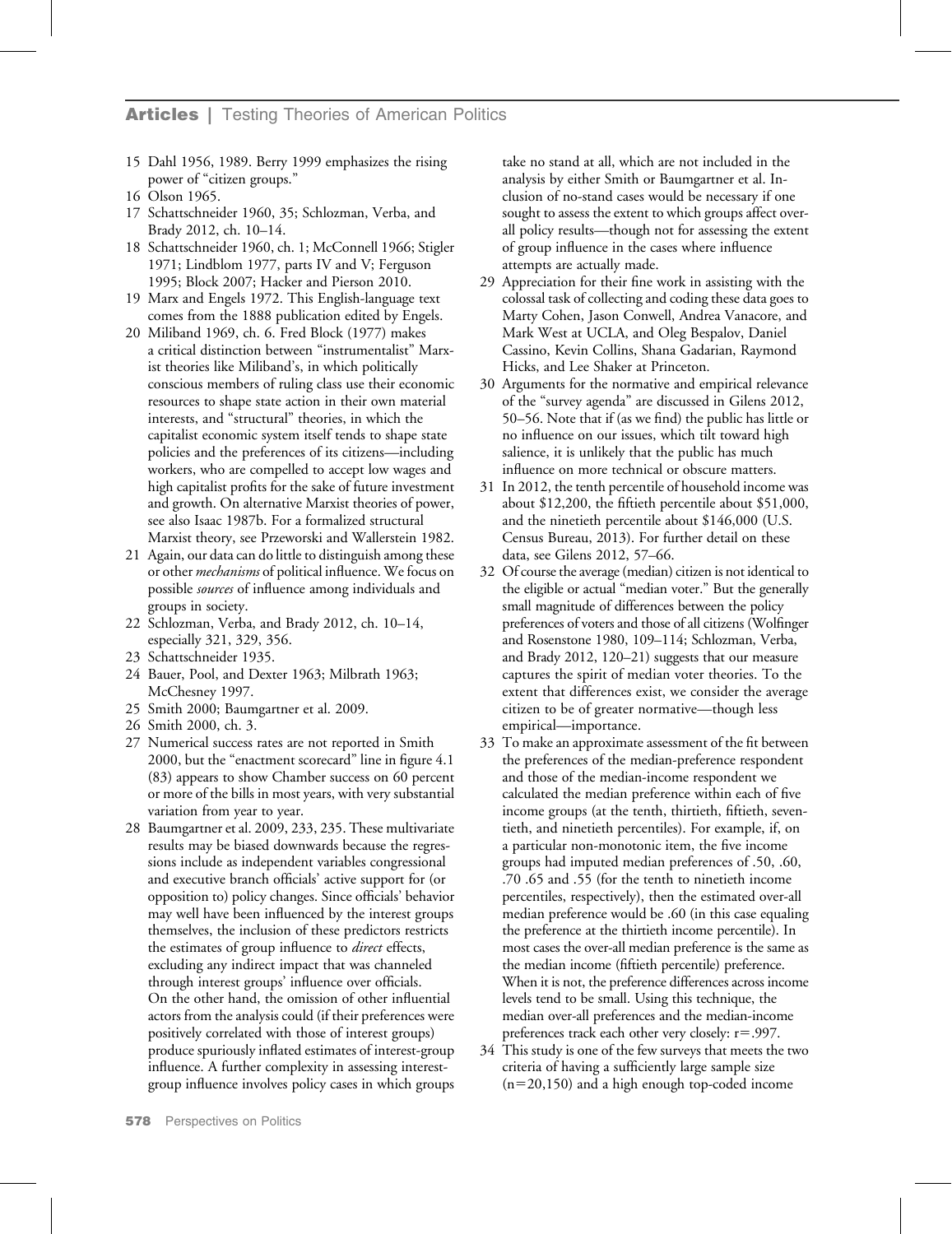category to provide information on the policy preferences of very affluent Americans.

- 35 Correlations of the policy preferences of the top 2 percent with those of the top 10 percent are based on the 76 CCES respondents who reported at least \$350,000 in family income. Using the 179 CCES respondents who reported at least \$250,000 (roughly the top 4.5 percent of the income distribution), the corresponding correlations are .97 and .76. Some corroborating evidence comes from a comparison of the Survey of Economically Successful Americans (Page, Bartels, and Seawright 2013), based on a local sample of the wealthiest 1 percent or 2 percent of Americans, and the Inequality Survey (Page and Jacobs 2009), which was based on a representative sample of the American public. Eight policy-preference questions that were included on both surveys showed that the preferences of the top 25 percent of income earners generally fell about half way between those of the average citizen and those of the wealthy. For similar findings concerning the policy preferences of the top 4 percent or so of income earners, see Page and Hennessy 2008.
- 36 We distinguish conceptually between two sorts of deficiencies in our measures: flaws that affect the relationship between our indictors and their underlying concepts (such as the random and correlated measurement errors we discuss in the appendix), and flaws that arise from the imperfect fit between those concepts and the characteristics we would prefer to measure. For example, the adjustments described in the appendix help us to improve our estimates of the preferences of Americans at the ninetieth income percentile, but they cannot help to make those estimates any more accurate as indicators of the preferences of the truly rich Americans whose views we would prefer to include in our models.
- 37 Baumgartner et al. 2009, 225. We believe that our measure of net interest group alignment (described later) is actually superior to the Fortune 25 proxy examined by Baumgartner et al. because it includes industries that do not lobby through centralized trade organizations, it is nonlinear in net number of groups, and it reflects the extent to which a particular issue is central to the concerns of an interest group or industry.
- 38 For more detail on the Index of Net Interest Group Alignment, see Gilens 2012, 127–30.
- 39 On the measurement of policy change, see Gilens 2012 (60) and note 18 (284).
- 40 For correlations of individual groups' positions with average citizens' preferences see Gilens 2012, 156–57.
- 41 These particular values for low and high levels of support among affluent Americans and interest groups were chosen because about 15 percent of all proposed policy changes generated either less than 20 percent or

more than 80 percent support among the affluent, and about fifteen percent of all proposed changes on which interests groups took a position generated a raw net interest group score of either more than five groups strongly in favor or more than five groups strongly opposed (counting "somewhat" favorable or opposed as one-half of a group).

- 42 See Monroe 1979, 1998; Page and Shapiro 1983; Stimson, MacKuen, and Erikson 1995.
- 43 Perhaps counterintuitively, it turns out that business groups tilted somewhat less toward opposing proposed changes (33 percent opposed, 26 percent in favor) than mass-based groups did (38 percent opposed, 20 percent in favor.)
- 44 Even if existing organized groups did not reflect the wishes of average citizens, officials' anticipated reactions to unformed "potential groups" might in theory provide some representation for average citizens, as David Truman argued they do. But our table 3 finding of negligible independent influence by average citizens when existing organized interest groups' positions are controlled for, leaves little room for potential groups (and officials' anticipation of them) to advance the preferences of ordinary citizens.
- 45 Schlozman, Verba, and Brady 2012, ch. 10–14, especially 321, 329, 356.
- 46 For the 369 out of 1,779 cases in which both businessbased and mass-based interest groups took a stand, the coefficients are just .09 (n.s.) for mass groups but .48\*\*  $(p<.001)$  for business groups.
- 47 For those proposed policy changes on which at least one business-oriented group took a position, another business-oriented group was found on the opposite side less than 5 percent of the time. Interestingly, mass-based groups were somewhat more likely to take stands on both sides of an issue, for example pro-life and pro-choice groups on abortion, or the AARP which opposed the Clinton health reform plan and the AFL-CIO that favored it.
- 48 For the analysis in table 4, both the business and mass interest group indices were scaled to run from 0 to 1. When we rescaled these indices to reflect the differing numbers of business and mass-based groups engaged on each issue, the standard deviation of the business alignment index was .158 and the mass-oriented index .096; their associations with policy outcomes (analogous to those shown in table 4) were almost identical, at .38 ( $p<.01$ ) and .40  $(p<.001)$ , respectively.
- 49 Bachrach and Baratz 1962, Lukes 1974. See Isaac 1987a.
- 50 On the normative argument, see Dahl 1989, especially ch. 7. For empirical evidence that its conditions tend to be satisfied, see Page and Shapiro 1992 and Gilens 2011.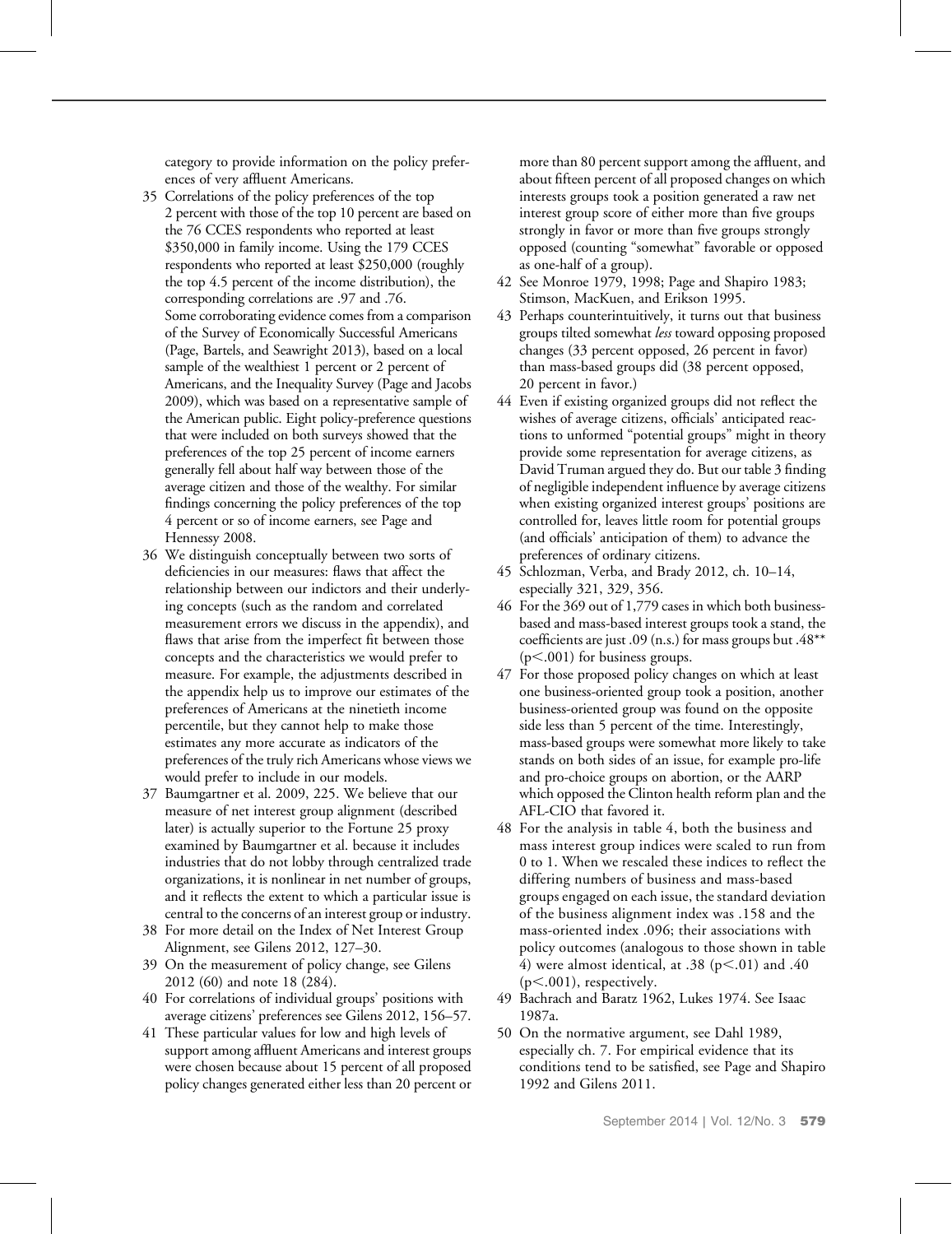#### Supplementary Materials

- Business- and Mass-Based Interest-Groups Included in Net Group Alignment Indices
- Correcting for Measurement Error
- Table A1. Ordinary least squares analysis parallel to the structural equation model presented in table 3.
- Data/code for replicating results http://dx.doi.org/ 10.1017/S1537592714001595

#### **References**

- Arrow, Kenneth J. 1963 [1951]. Social Choice and Individual Values. 2d ed. New York: Wiley.
- Bachrach, Peter, and Morton S. Baratz. 1962. "Two Faces of Power." American Political Science Review 56(4): 947–52.
- Bartels, Larry M. 2008. Unequal Democracy: The Political Economy of the New Gilded Age. New York: Russell Sage Foundation and Princeton University Press.
- Bauer, Raymond A., Ithiel de Sola Pool, and Lewis Anthony Dexter. 1967. American Business and Public Policy: The Politics of Foreign Trade. New York: Atherton.
- Baumgartner, Frank R., Jeffrey M. Berry, Marie Hojnacki, David C. Kimball, and Beth L. Leech. 2009. Lobbying and Policy Change: Who Wins, Who Loses, and Why. Chicago: University of Chicago Press.
- Beard, Charles A. 2012 [1913]. An Economic Interpretation of the Constitution of the United States. New York, Simon and Schuster.
- Bentley, Arthur F. 1908. The Process of Government: A Study of Social Pressures. Chicago, IL: University of Chicago Press.
- Berry, Jeffrey M. 1999. The New Liberalism: The Rising Power of Citizen Groups. Washington, DC: Brookings.
- Black, Duncan. 1948. "On the Rationale of Group Decision-making." Journal of Political Economy 56: 23–34.
- . 1958. The Theory of Committees and Elections. Cambridge: Cambridge University Press.
- Block, Fred. 1977. "The Ruling Class Does Not Rule: Notes on the Marxist Theory of the State." Socialist Revolution 7(3): 6–28.
- . 2007. "Understanding the Divergent Trajectories of the United States and Western Europe: A Neo-Polanyian Analysis." Politics and Society (March): 1-31.
- Burch, Philip H. 1980-81. Elites in American History. 3 vol. New York: Holmes & Meier.
- Canes-Wrone, Brandice, Michael C. Herron, and Kenneth W. Shotts. 2001. "Leadership and Pandering: A Theory of Executive Policymaking." American Journal of Political Science 45: 532–50.

Dahl, Robert A. 1956. A Preface to Democratic Theory. Chicago, IL: University of Chicago Press.

. 1961. Who Governs? New Haven, CT: Yale University Press.

- -. 1989. Democracy and its Critics. New Haven, CT: Yale University Press.
- Davis, Otto A., Melvin J. Hinich, and Peter C. Ordeshook. 1970. "An Expository Development of a Mathematical Model of the Electoral Process." American Political Science Review 64(2): 426–48.
- Domhoff, G. William. 2013. Who Rules America: The Triumph of the Corporate Rich. 7th ed. New York: McGraw-Hill.
- Downs, Anthony. 1957. An Economic Theory of Democracy. New York: Harper & Row.
- Erikson, Robert S., Michael B. MacKuen, and James A. Stimson. 2002. The Macro Polity. New York: Cambridge University Press.
- Erikson, Robert S., Gerald C. Wright, and John P. McIver. 1993. Statehouse Democracy: Public Opinion and Policy in the American States. New York: Cambridge University Press.
- Ferguson, Thomas. 1995. Golden Rule: The Investment Theory of Party Competition and the Logic of Money-Driven Political Systems. Chicago, IL: University of Chicago Press.
- Fiorina, Morris. 1981. Retrospective Voting in American National Elections. New Haven, CT: Yale University Press.
- Gilens, Martin. 2011. "Two-thirds Full? Citizen Competence and Democratic Governance." In New Directions in Public Opinion, ed. Adam Berinsky. New York: Routledge. . 2012. Affluence and Influence: Economic Inequality
- and Political Power in America. New York: Russell Sage Foundation and Princeton University Press.
- Hacker, Jacob S., and Paul Pierson. 2010. Winner-Take-All Politics: How Washington Made the Rich Richer—and Turned its Back on the Middle Class. New York: Simon & Schuster.
- Hamilton, Alexander, James Madison, and John Jay. 1961 [1787–88]. The Federalist Papers, ed. Clinton Rossiter. New York: New American Library.
- Hotelling, Harold. 1929. "Stability in Competition." Economic Journal 39: 41–57.
- Isaac, Jeffrey. 1987a. "Beyond the Three Faces of Power: A Realist Critique." Polity 20(1): 4–31.
- . 1987b. Power and Marxist Theory. Ithaca, NY: Cornell University Press.
- Jacobs, Larry R., and Benjamin I. Page. 2005. "Who Influences U.S. Foreign Policy?" American Political Science Review 99(1): 107–23.
- Katznelson, Ira. 2013. Fear Itself: The New Deal and the Origins of Our Time. New York: Liveright.
- Key, V.O., Jr. 1961. Public Opinion and American Democracy. New York: Knopf.
- Lindblom, Charles E. 1977. Politics and Markets. New York: Basic.
- Lincoln, Abraham. 1989 [1863]. "Address at Gettysburg, Pennsylvania." In Speeches and Writings 1859-1865. New York: Library of America.